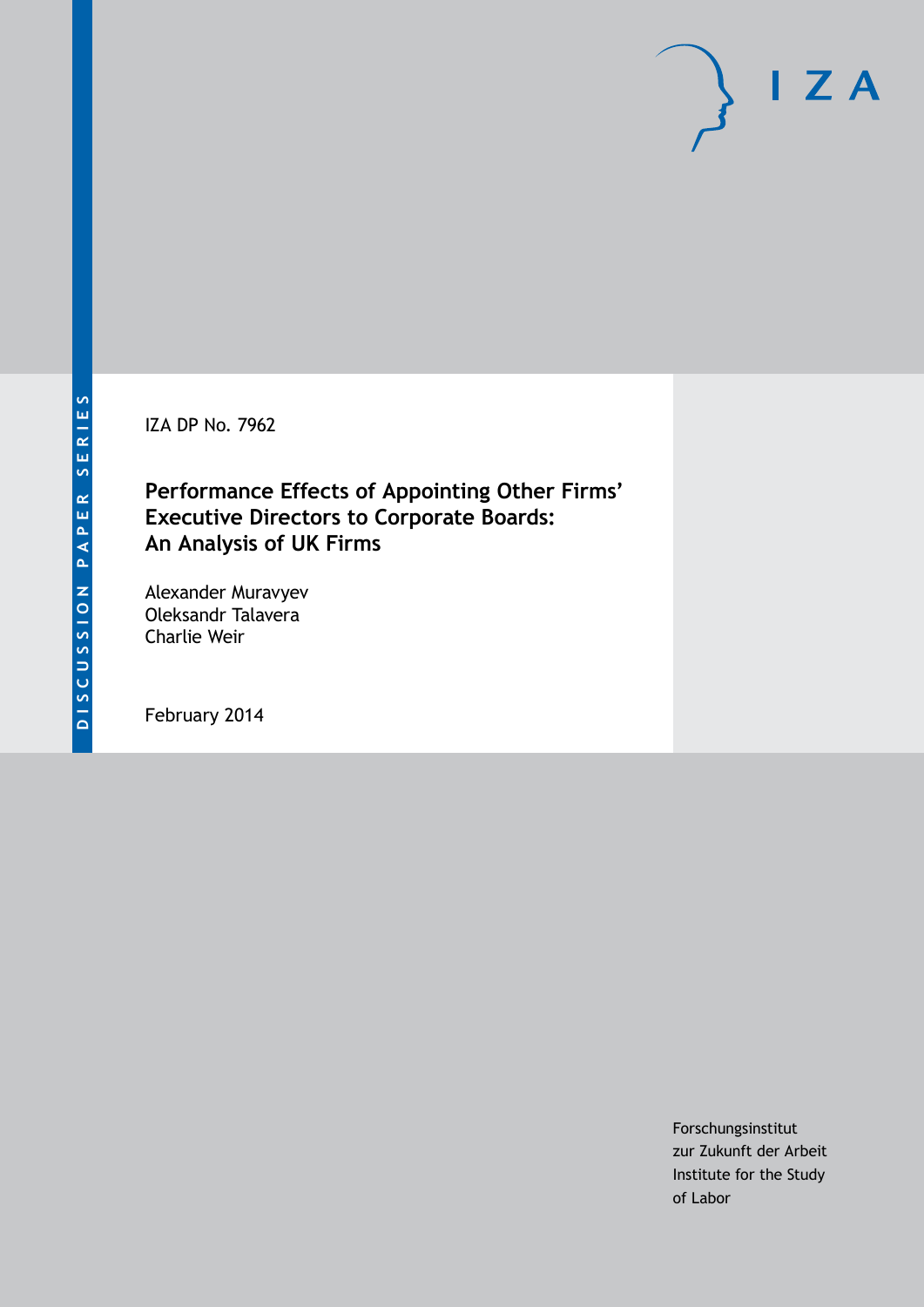# **Performance Effects of Appointing Other Firms' Executive Directors to Corporate Boards: An Analysis of UK Firms**

### **Alexander Muravyev**

*St. Petersburg University GSOM and IZA*

### **Oleksandr Talavera**

*University of Sheffield Management School*

### **Charlie Weir**

*ABS, Robert Gordon University*

Discussion Paper No. 7962 February 2014

IZA

P.O. Box 7240 53072 Bonn Germany

Phone: +49-228-3894-0 Fax: +49-228-3894-180 E-mail: [iza@iza.org](mailto:iza@iza.org)

Any opinions expressed here are those of the author(s) and not those of IZA. Research published in this series may include views on policy, but the institute itself takes no institutional policy positions. The IZA research network is committed to the IZA Guiding Principles of Research Integrity.

The Institute for the Study of Labor (IZA) in Bonn is a local and virtual international research center and a place of communication between science, politics and business. IZA is an independent nonprofit organization supported by Deutsche Post Foundation. The center is associated with the University of Bonn and offers a stimulating research environment through its international network, workshops and conferences, data service, project support, research visits and doctoral program. IZA engages in (i) original and internationally competitive research in all fields of labor economics, (ii) development of policy concepts, and (iii) dissemination of research results and concepts to the interested public.

IZA Discussion Papers often represent preliminary work and are circulated to encourage discussion. Citation of such a paper should account for its provisional character. A revised version may be available directly from the author.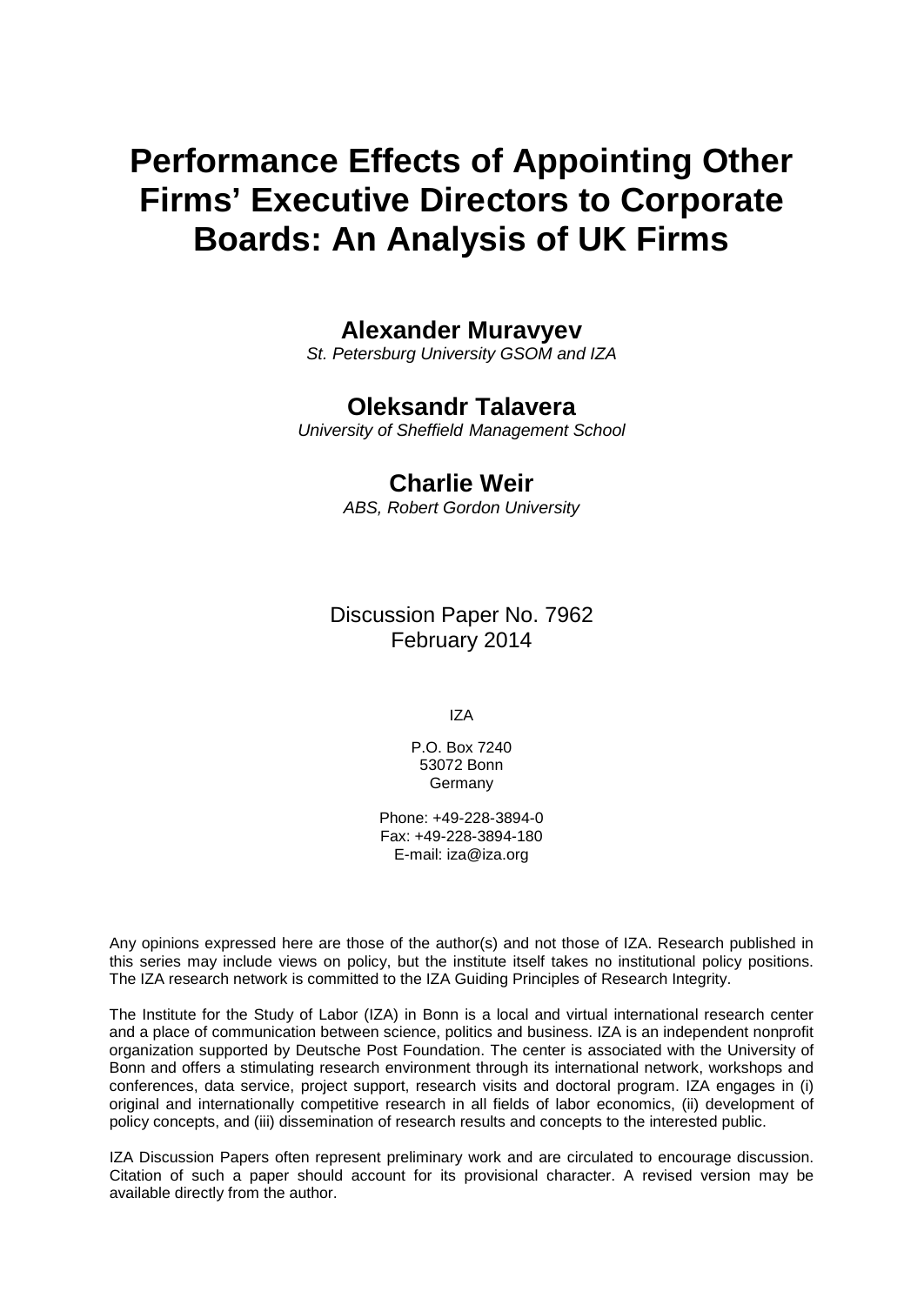IZA Discussion Paper No. 7962 February 2014

# **ABSTRACT**

# **Performance Effects of Appointing Other Firms' Executive Directors to Corporate Boards: An Analysis of UK Firms**

This paper studies the effect on company performance of appointing non-executive directors that are also executive directors in other firms. The analysis is based on a new panel dataset of UK companies over 2002-2008. Our findings suggest a positive relationship between the presence of these non-executive directors and the accounting performance of the appointing companies. The effect is stronger if these directors are executive directors in firms that are performing well. We also find a positive effect when these non-executive directors are members of the audit committee. Overall, our results are broadly consistent with the view that non-executive directors that are executives in other firms contribute to both the monitoring and advisory functions of corporate boards.

JEL Classification: G34, G39

Keywords: executive directors, non-executive directors, company performance

Corresponding author:

Charlie Weir Aberdeen Business School Robert Gordon University Garthdee Road Aberdeen AB10 7QE United Kingdom E-mail: [c.weir@rgu.ac.uk](mailto:c.weir@rgu.ac.uk)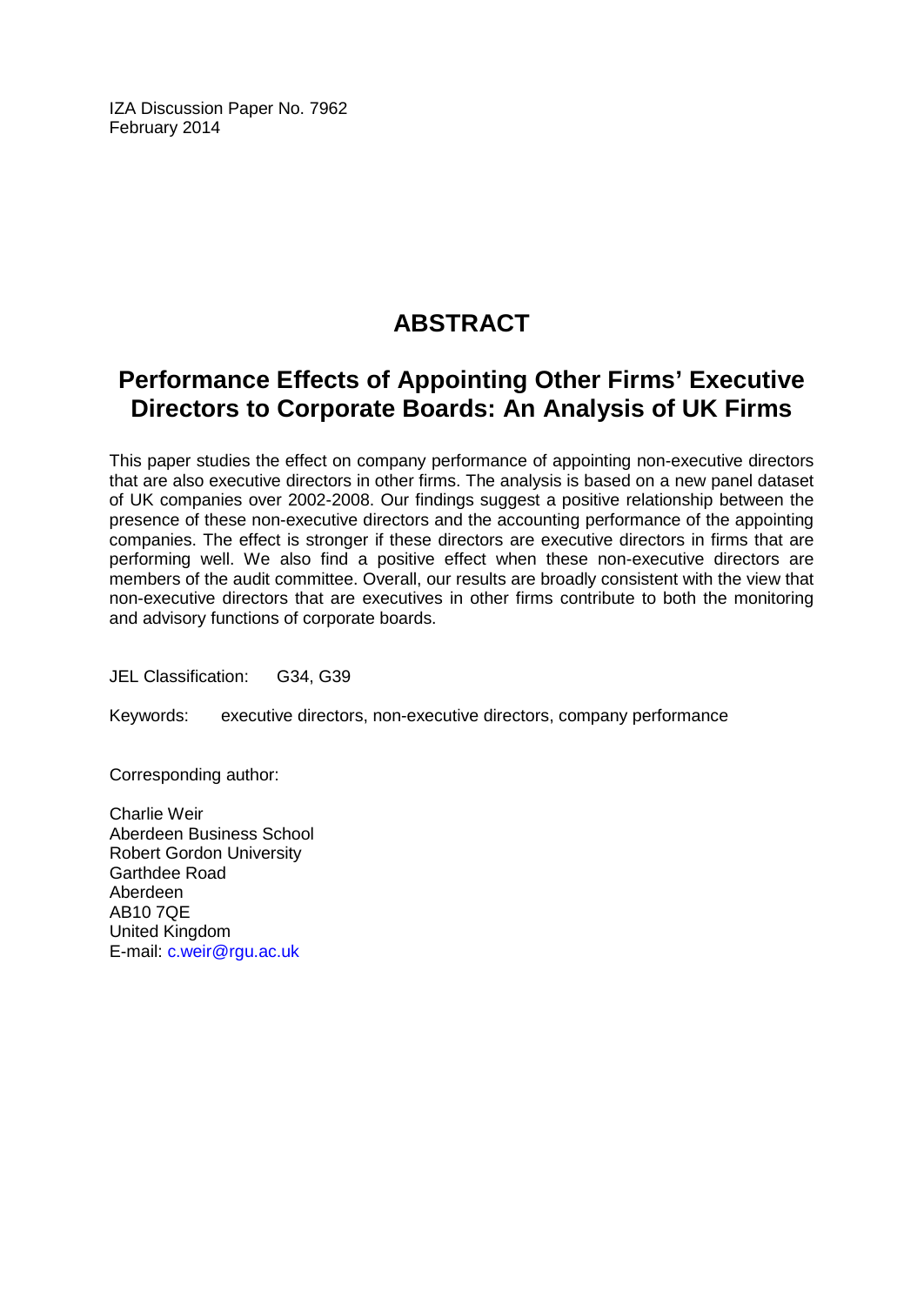#### **1 INTRODUCTION**

The conflict of interest between managers on the one hand and providers of finance, most notably shareholders, on the other, is a key feature of the public corporation (Shleifer and Vishny 1997). Among various corporate governance mechanisms, which aim to realign these interests, a prominent role is assigned to corporate boards (Nordberg 2011). The issues of board structure and processes, defined in terms of board size, the establishment of various committees, the separation of the posts of the chairman of the board and the CEO, and nonexecutive director independence and representation have been central to recent corporate governance debates and reforms throughout the globe. The UK is no exception in this respect. Since the Cadbury Report (1992) there have been significant changes to board structures in that country. For example, McKnight and Weir (2009) show that duality, combining the posts of the chairman and the CEO, is now rare in UK quoted companies and Gregory-Smith (2012) reports a continuous increase in the percentage of non-executive directors classified as independent. In addition, the new UK Corporate Governance Code (2010) explicitly states that at least half of board should comprise non-executive directors.

The importance afforded non-executive directors in various codes of corporate governance as well as in a number of stock exchange regulations is based on the assumption that these directors exert a positive influence on company performance. This relationship has received considerable attention in empirical studies but the results are mixed at best. As noted by Goergen (2012, p.282), "The existing empirical literature provides little support for the effectiveness of independent, non-executive directors". One reason for this may be the lack of attention given to the intrinsic heterogeneity of independent directors, defined along various dimensions, including professional experience and connections.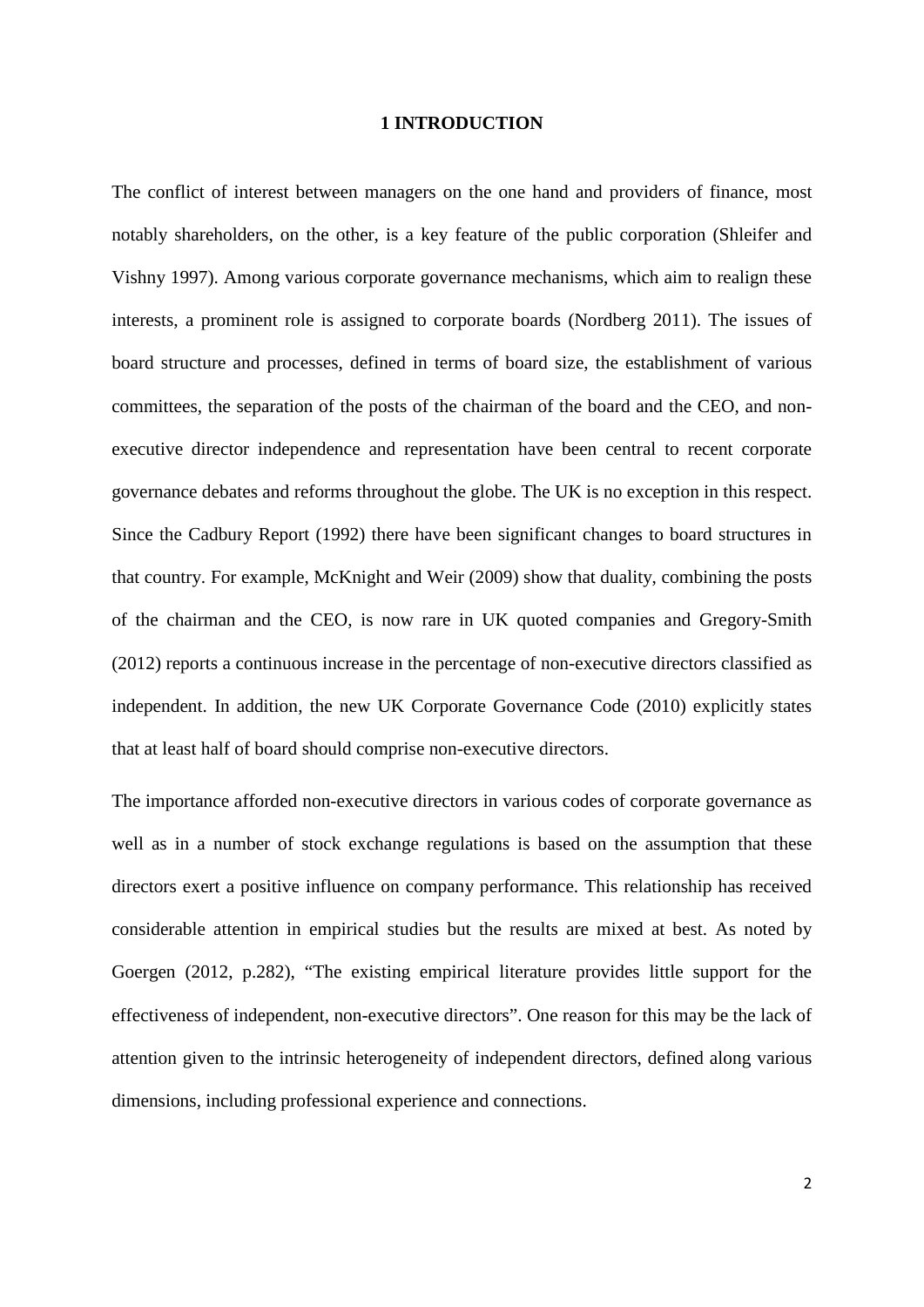One important dimension is that some non-executive directors may also be executive directors in other companies (hereafter we refer to these directors as NXXDs, **N**on-e**X**ecutive e**X**ecutive **D**irectors). Many publicly quoted companies have boards that include nonexecutive directors that are simultaneously serving as executive directors on other boards. According to Spencer Stuart (2012 a), among 500 largest US companies from S&P list, at least 25% of newly appointed directors are active CEOs. In the UK, among the largest 150 companies in the FTSE rankings, 40% of CEOs also serve on the boards of quoted company boards (Spencer Stuart 2012 b).

Theoretically, the appointment of NXXDs may have several implications for the performance of appointing firms. On the one hand, a company appointing NXXDs may benefit from their knowledge and experience, that is, their human capital as broadly defined. Such capital can enhance both the monitoring and advisory functions of the appointing firm's corporate board, the two key board functions identified in the corporate governance literature (Adams et al. 2010). The positive effect may be particularly pronounced when the NXXD already works in the same or similar industry and thus can bring industry-specific human capital to the appointing firm.

On the other hand, agency theory suggests a potential conflict of objectives when the same person acts as an executive director for one company but as a non-executive director for another. It is far from obvious that a CEO who is herself subject to monitoring and control by a board can be an effective monitor of another firm's CEO. As noted by Li and Qian (2011), NXXDs may sympathize with the executives they are supposed to control because of the similariy of their positions and may therefore make decisions that are detrimental to the company but which favor the appointing company's executives.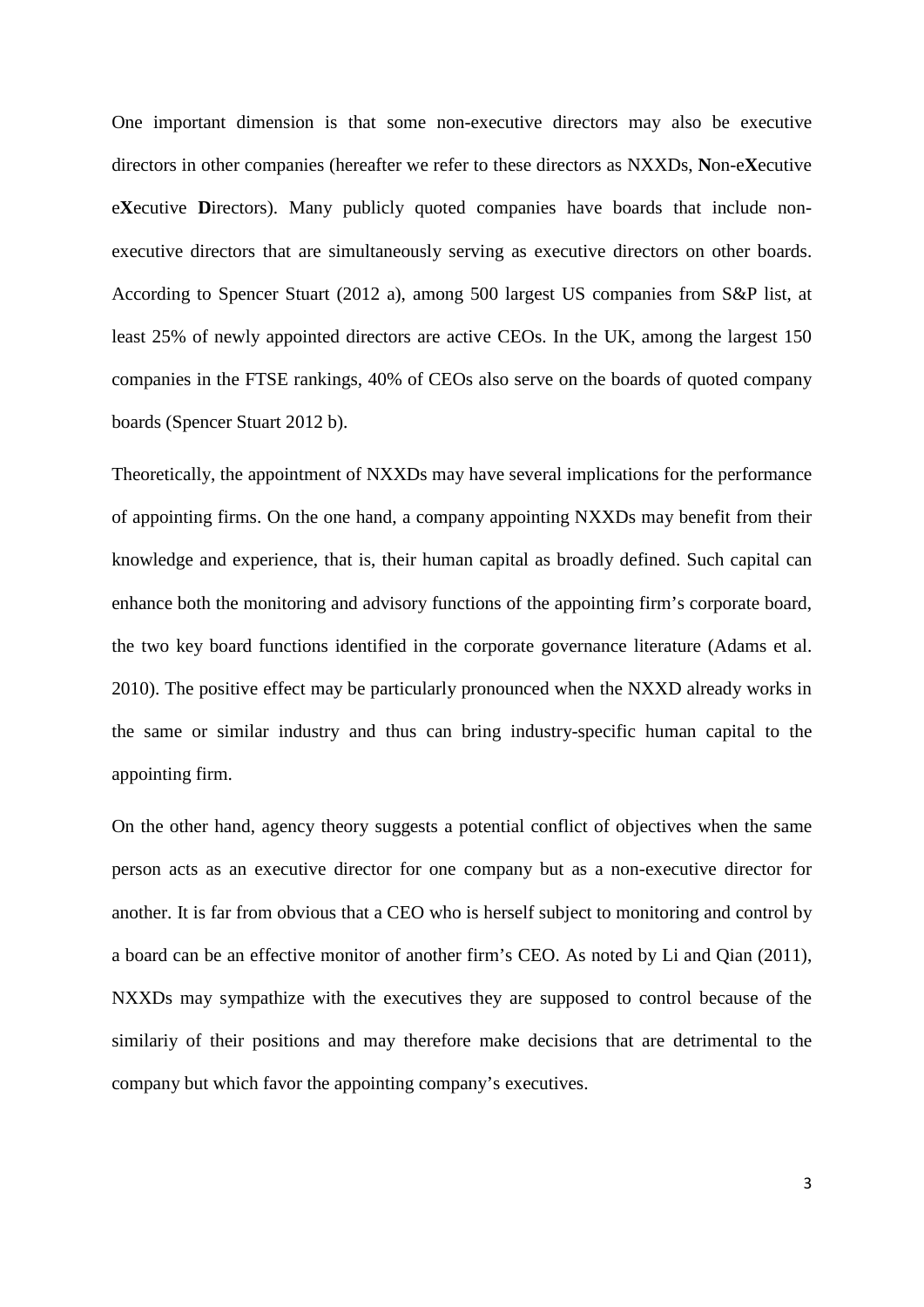Another potential problem with NXXDs is that they may be overcommitted or "too busy" to fulfil the advisory and monitoring functions in the appointing firm (Ferris et al. 2003; Fich and Shivdasani 2006). For example, the National Association of Corporate Directors in the US highlights substantial and increasing time commitments for board members, with one directorship requiring on average 228 hours or about 30 days of full-time work in 2011 (see Lublin 2012).

Finally, Fahlenbrach et al. (2010) suggest that appointing NXXDs may simply provide a certification benefit for the appointing firm without any effect on its decision-making and performance. In their words, "… if a firm succeeds in recruiting a CEO to its board, it shows to the outside world that a business leader whose human capital is especially reputationsensitive thinks highly enough of the firm to join its board" (p. 13).

The issues raised above suggest that the impact of NXXDs on the performance of the appointing companies is a non-trivial question which is important from both research and policy perspectives. However, despite the recent growth of interest in the topic, the empirical evidence on the role of NXXDs in corporate governance remains inconclusive and even contradictory (Fahlenbrach et al. 2010; Li and Qian 2011; Faleye 2011). This paper adds to the literature that deals with the performance effects of appointing other firms' executive directors to corporate boards. Consistent with the explicit advantages associated with nonexecutive directors, as set out in various codes of corporate governance and stock exchange regulations, our basic hypothesis maintains that the appointment of an executive director as non-executive director will have a positive impact on the appointing company's performance. Our empirical analysis is based on a new rich panel dataset of UK companies that is obtained by merging financial data from the Extel Financial database and director information from the Corporate Register over the period 2002 to 2008.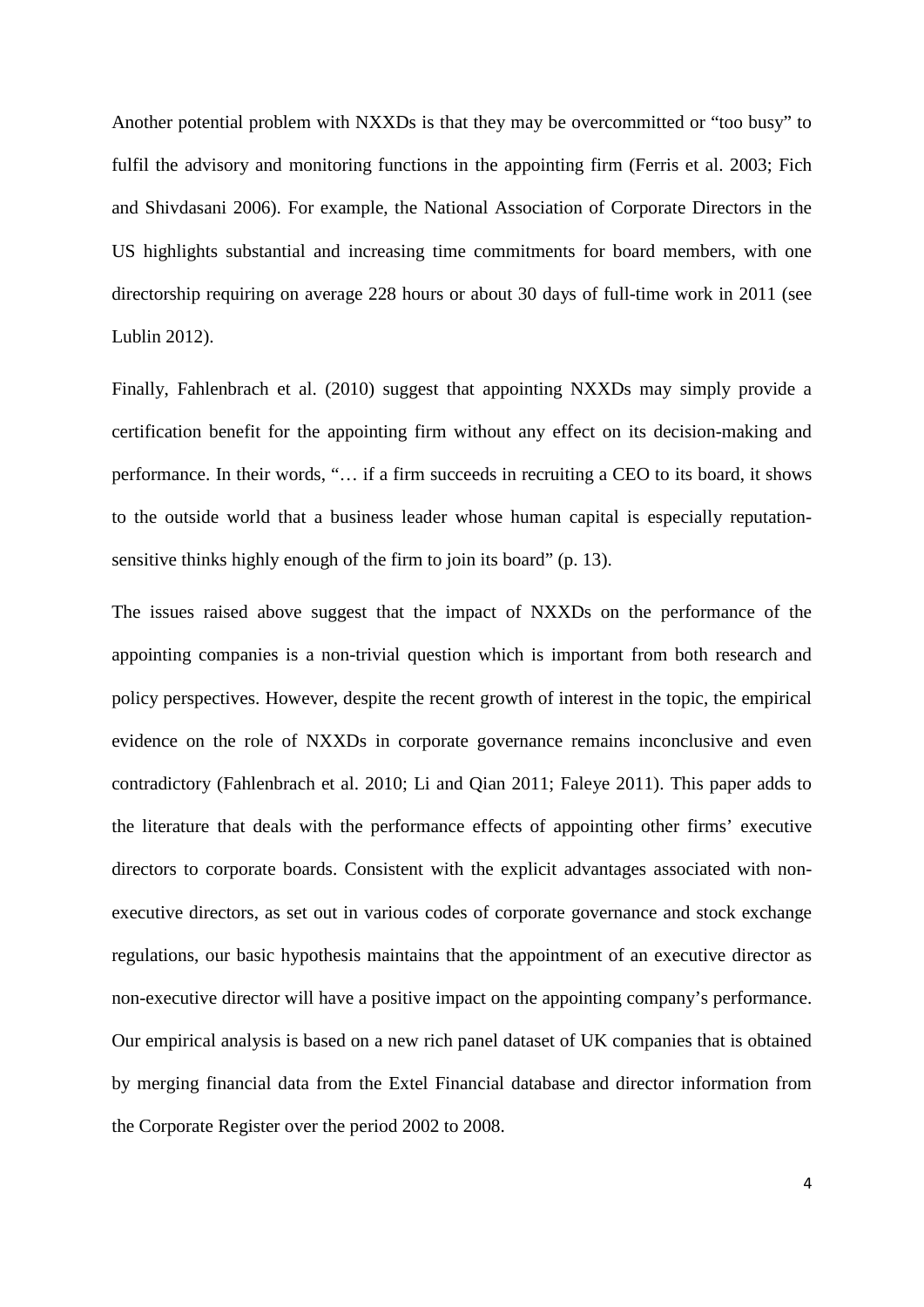We believe this paper makes several contributions to the corporate governance literature on the role of NXXDs. First, using a new and rich panel data from the UK and a number of model specifications, we provide new evidence on the effect on performance of appointing NXXDs to corporate boards. Second, we attempt to disentangle different channels through which NXXDs can influence, either positively or negatively, the performance of the appointing firms. Specifically, we evaluate whether the effect of appointing such directors depends on their human capital in general or their industry-specific human capital in particular. These factors are proxied by the performance of the firms where the NXXD serves as an executive director as well as by the degree of industry similarity between the firm that appoints the NXXD and the firm where she has an executive role. We also attempt to distinguish between the two key roles of non-executives: providing advice to the executive directors and monitoring their performance. In particular, we shed light on the capacity of NXXDs to monitor executives. To this end we exploit information on the participation of NXXDs in the audit committee of the appointing firm. Finally, to the best of our knowledge, ours is the first study of the effects of NXXDs on the performance of appointing firms in the UK.

Our results can be summarized as follows. First, we find support for the hypothesis that appointing a non-executive director who is already an executive director in another quoted company will have a significant and positive impact on the accounting performance of the appointing firm. Second, the positive impact on the performance of the non-executive director's firm is stronger the better the performance of the firm where the person is also an executive director. We interpret these results as evidence that the director's human capital creates positive outcomes for the appointing firm. Third, we find a positive relationship between the performance of the company measured by Tobin's Q and the NXXDs' membership of its audit committee. This suggests that NXXDs contribute to the monitoring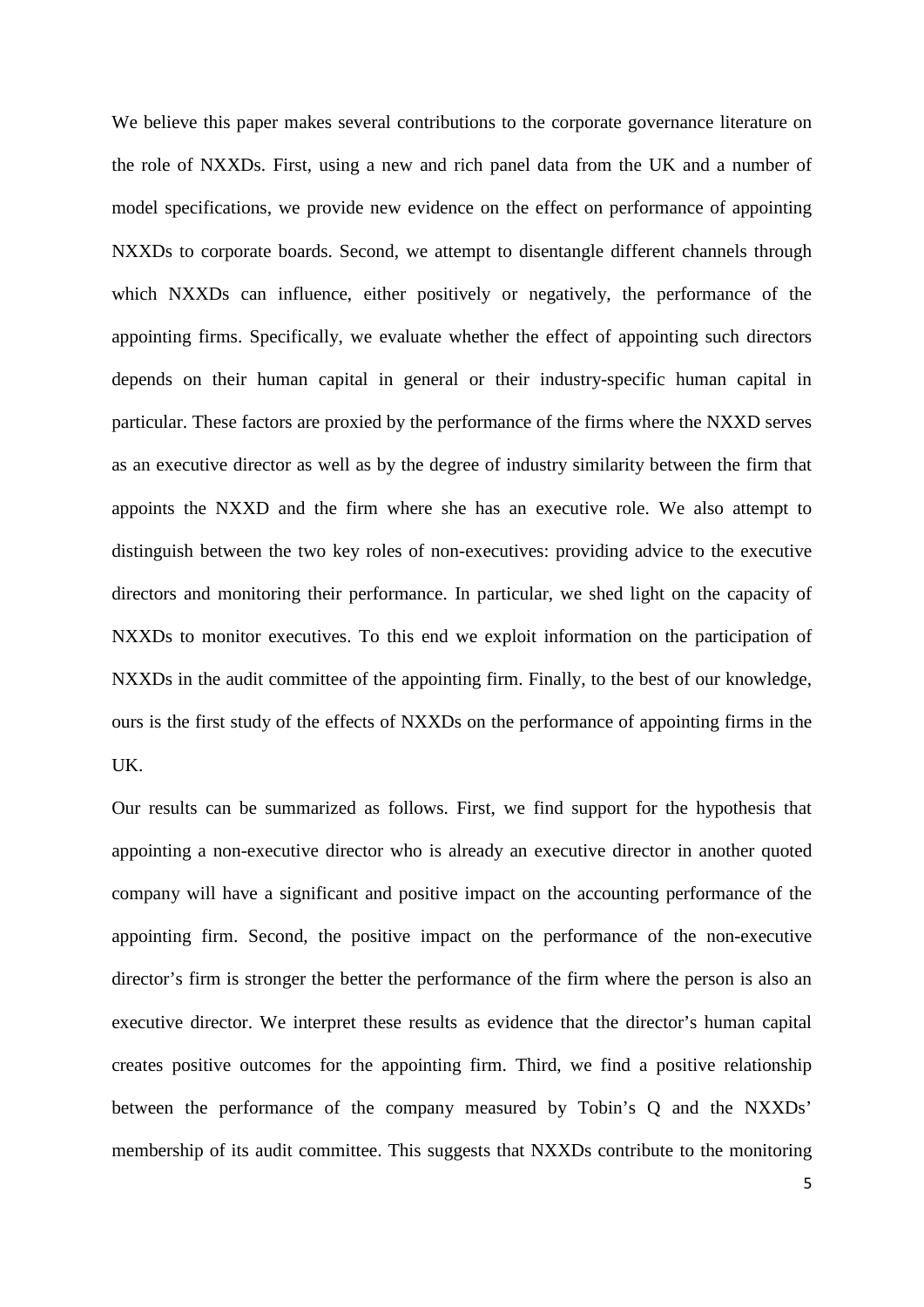function of corporate boards or, at least, that they do not impede such monitoring. Finally, we do not find strong evidence that the performance effects of NXXDs depend on the degree of industry similarity between the firms where these directors hold their posts. Industry similarity seems to matter only when NXXDs are members of the audit committee. Overall, this finding casts doubt on the idea that general managerial skills of NXXDs are of less importance as compared to their industry-specific human capital.

The paper is organized as follows. The next section discusses the relevant literature and outlines the specific hypotheses to be tested. Section 3 sets out the econometric modeling strategy. Section 4 presents the data. The results are discussed in Section 5. Finally, Section 6 draws some conclusions.

## **2 LITERATURE REVIEW AND HYPOTHESIS DEVELOPMENT 2.1 Literature review**

The relationship between non-executive director representation and firm performance is subject to controversy and debate (Goergen 2012). A number of studies have found a positive relationship between the percentage of non-executive and/or independent directors and company performance, for example, Weir at al. (2002), Mura (2007) and Knyazeva et al. (2013). In contrast, others have reported a negative relationship, for example Agrawal and Knoeber (1996), Bhagat and Black (2002), Adams and Ferreira (2009) and Carter et al. (2010). Most commonly, an insignificant relationship is found, for example, Mehran (1995), Faccio and Lasfer (2000) and Wintoki et al. (2012). The main cross-country study to date, Dahya et al. (2008) reports a positive effect of board independence on corporate value. However, Black et al. (2012) cast doubt on the robustness of this result by noting that "board independence predicts higher market value in Korea, lower market value in Brazil and is insignificant in India" (p. 937).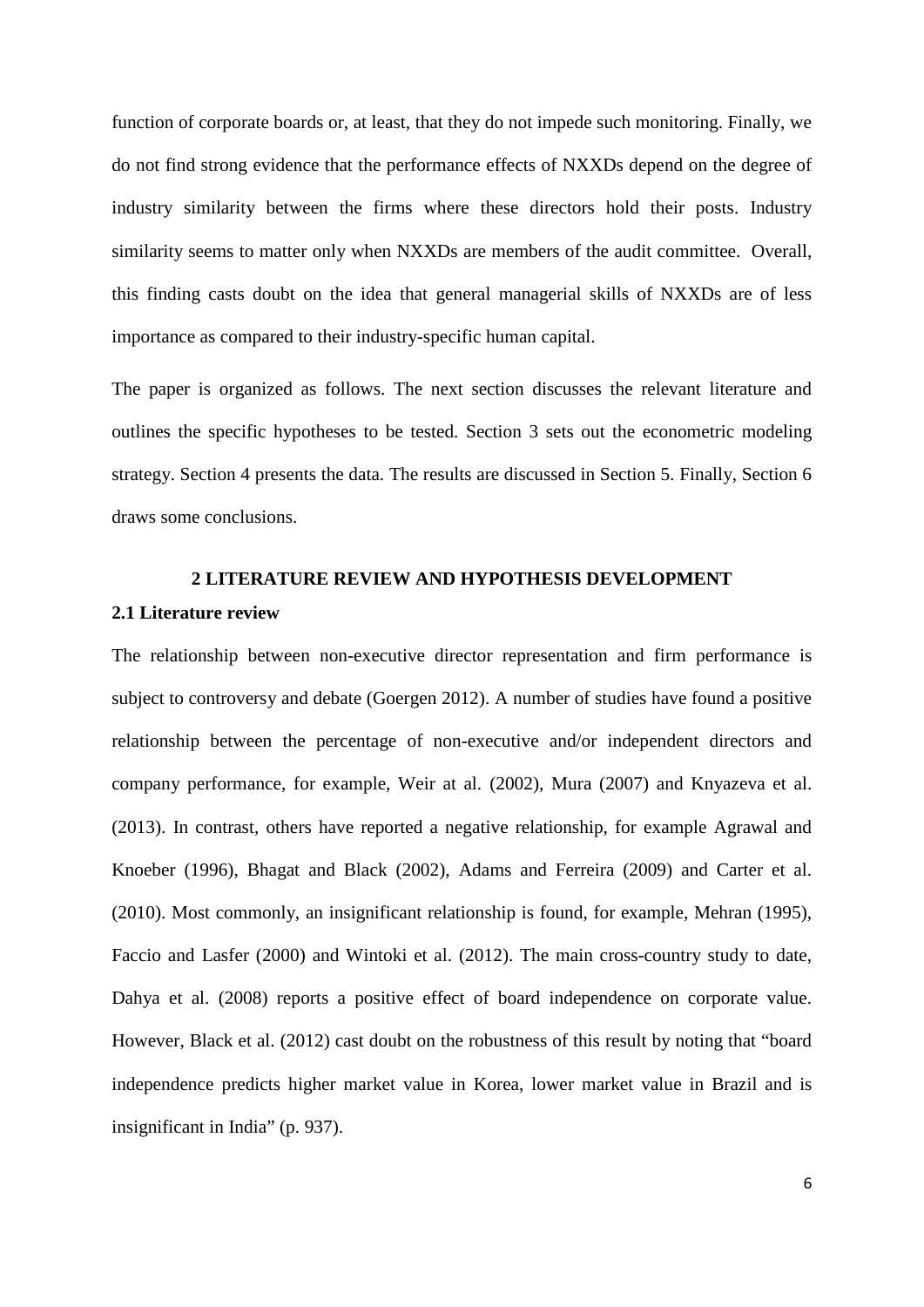In an attempt to explain these contradictory findings, many scholars have recently turned attention to the issue of director heterogeneity, including demographics, professional experience, and contacts (e.g., Anderson et al. 2011; Kang 2012). One key aspect in this emerging literature is multiple directorships, and in particular the case when non-executive directors also serve as executive directors in other firms, whom we call NXXDs.

In the literature, it is widely admitted that the appointing firm can benefit from NXXDs because they have accumulated significant human capital, including knowledge, experience, and authority. These factors are important for board effectiveness. A survey by Johnson et al. (2013), which distinguishes between several elements of directors' human capital, including industry experience, experience as a CEO, venture capital experience, and financial expertise, concludes that …it is clear that human capital affects the board's activities since directors' experiences and proficiencies affect their cognitions and decisions" (p. 243).

Many empirical studies provide indirect evidence on the importance of human capital by showing the importance of managers' and directors' fixed effects in explaining corporate decisions and performance. For example, Bertrand and Schoar (2003) show that top manager fixed effects explain decisions in the areas of investment, finance and organizational practices. Richardson et al. (2003) also find evidence of director fixed effects in relation to governance, finance, disclosure and strategic policies. Fahlenbrach et al. (2010) and Chen (2008) report a link between the policies of directors who sit on different boards.

The importance of independent directorship experience for firm performance is highlighted in a recent paper by Kang (2012). The author finds that both board independence and the fraction of experienced independent directors, two measures of board quality, are positively associated with firm performance (albeit only for firms that face weak product market competition). The effect of board independence, however, disappears if both measures of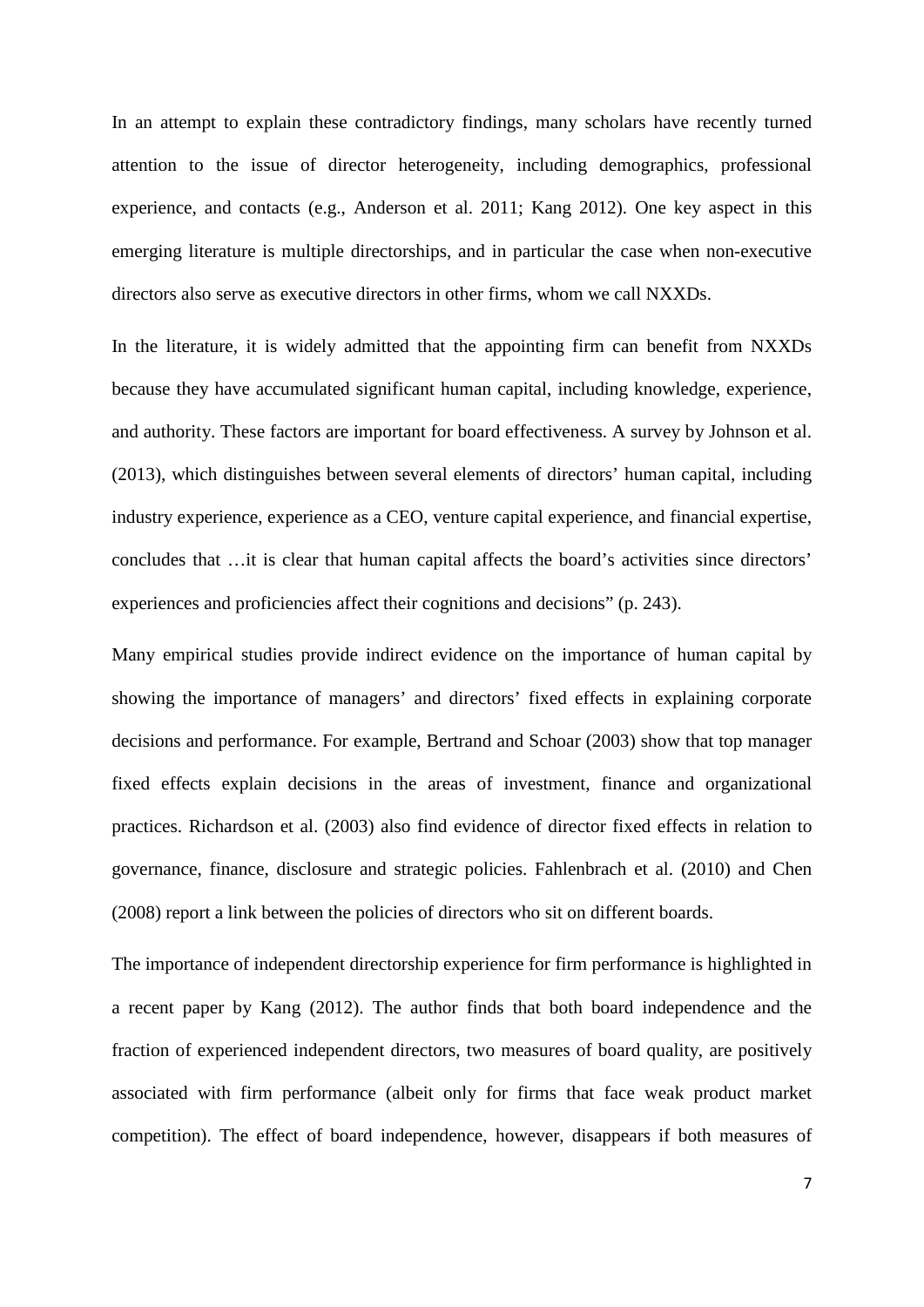board quality are used simultaneously in the regression analysis. Therefore, it appears that both independence and experience matter, not independence per se.

Several papers suggest the importance of distinguishing between general and industryspecific capital. For example, both Faleye (2011) and Fahlenbrach et al. (2010) cast doubt on the importance of general managerial skills (as measured by directors with CEO-level experience) for board effectiveness, as compared with industry-specific skills. Indeed, Custódio and Metzger (2013), who analyze the effect of CEO industry expertise in diversifying acquisitions, find significant positive abnormal returns when the acquirer's CEO had had top management experience in the target's industry. However, Aivazian et al. (2010), who investigate the relationship between CEO human capital and investment and financing decisions, report that when CEOs with more general skills are matched with firms requiring these generalised skills, shareholders benefit from higher profits. The empirical evidence is thus mixed.

Another strand of the literature attempts to disentangle the contribution of non-executive directors, including NXXDs, to monitoring and advising executive directors. Adams and Ferreira (2007) show that the effectiveness of non-executive directors in relation to monitoring and advising depends on the costs of gaining relevant information. There is also evidence to suggest the existence of a trade-off between the two roles. For example, Chen (2008) proposes that the cost of fulfilling the advisory function is a consequent reduction in monitoring effectiveness and higher agency costs. His model suggests that it is not optimal for the board to advise unless its ability to do so is high enough to overcome these costs. In the empirical test carried out in the paper, independent directors' propensity to advise is proxied by their affiliation with other companies in the capacity of executive directors. Chen finds that firms with these directors are likely to outperform their counterparts that do not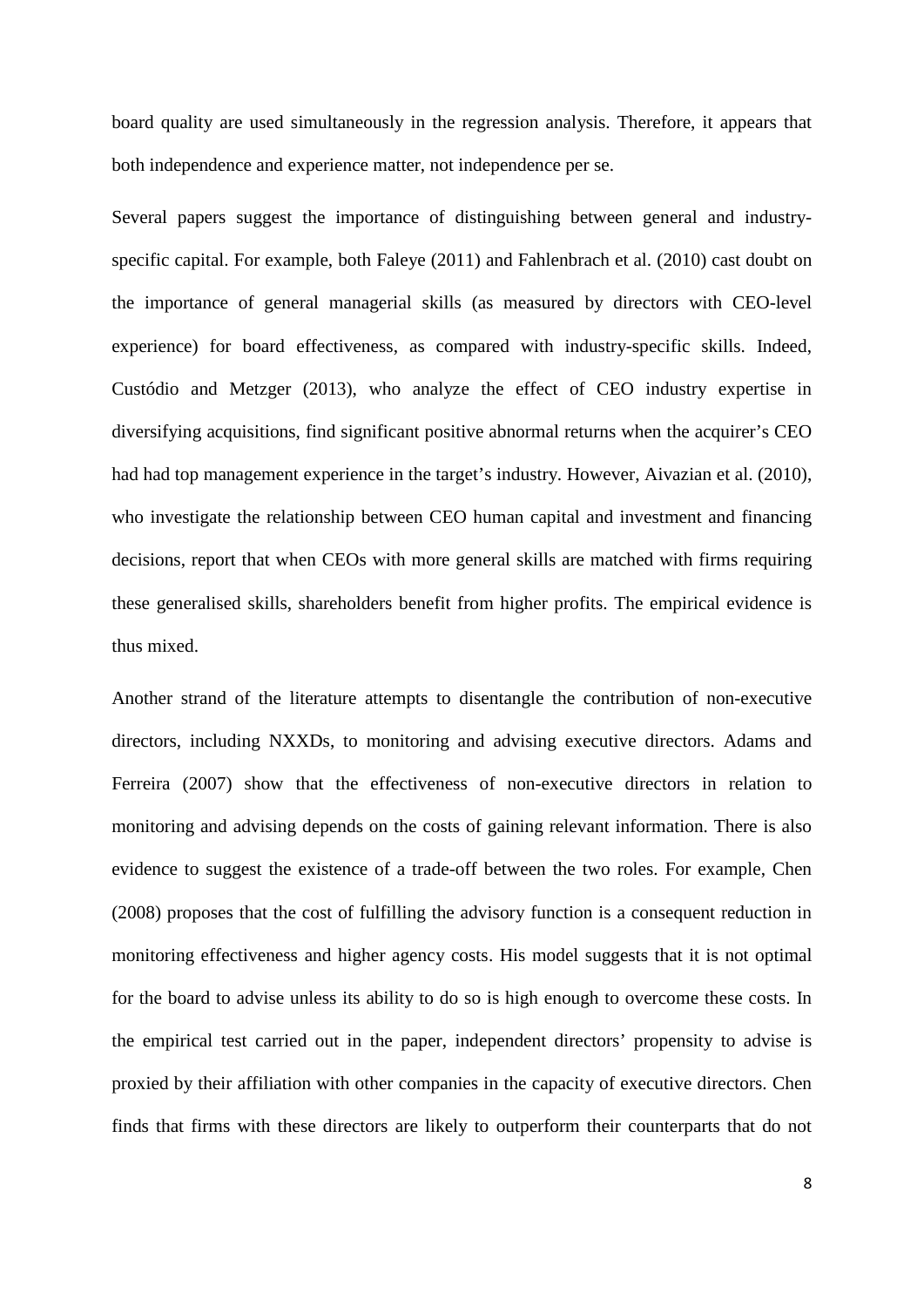have these affiliations. Thus, for boards with NXXDs, any potential reduction in monitoring effectiveness is more than compensated by better advice.

In general, monitoring by NXXDs is an issue because of a potential conflict of attitudes and perspectives when the same person acts as an executive director for one company and as a non-executive director for another. As noted by Li and Qian (2011) "…social psychological theory suggests that these directors, due to their similar positions and experiences with the company CEO, are likely to be sympathetic with, and lenient on, the company CEO, hence not performing their fiduciary duty effectively" (p. 130). Their empirical evidence, based on US data, is consistent with the sympathy hypothesis that outside CEO directors are inclined to make decisions in favor of the company CEO.

In a similar vein, Faleye (2011) finds that, in the presence of CEO directors, executives are paid more and their compensation is less sensitive to firm performance. This excess pay cannot be explained by economic factors associated with the riskiness of the job. Overall, the results suggest that potential advisory benefits of CEO directors must be balanced against simultaneous distortions in executive incentives in the appointing firm.

On the other hand, Fahlenbrach et al. (2010) do not find any evidence that directors' incentives are distorted by having CEOs on the board. In fact, their results suggest that CEO directors do not affect the appointing firm's operating performance, decision-making, and CEO compensation. For the appointing firm's executives, a CEO director simply brings a certification benefit that the firm is on the right path.

A separate strand of literature focuses on busy directors. The key question is whether directors who serve on several boards are over-committed and therefore unable to fulfil the role of effective monitors. The empirical evidence regarding the effect of "busy" directors is mixed. Most empirical studies, including Core et al. (1999), Fich and Shivdasani (2006) and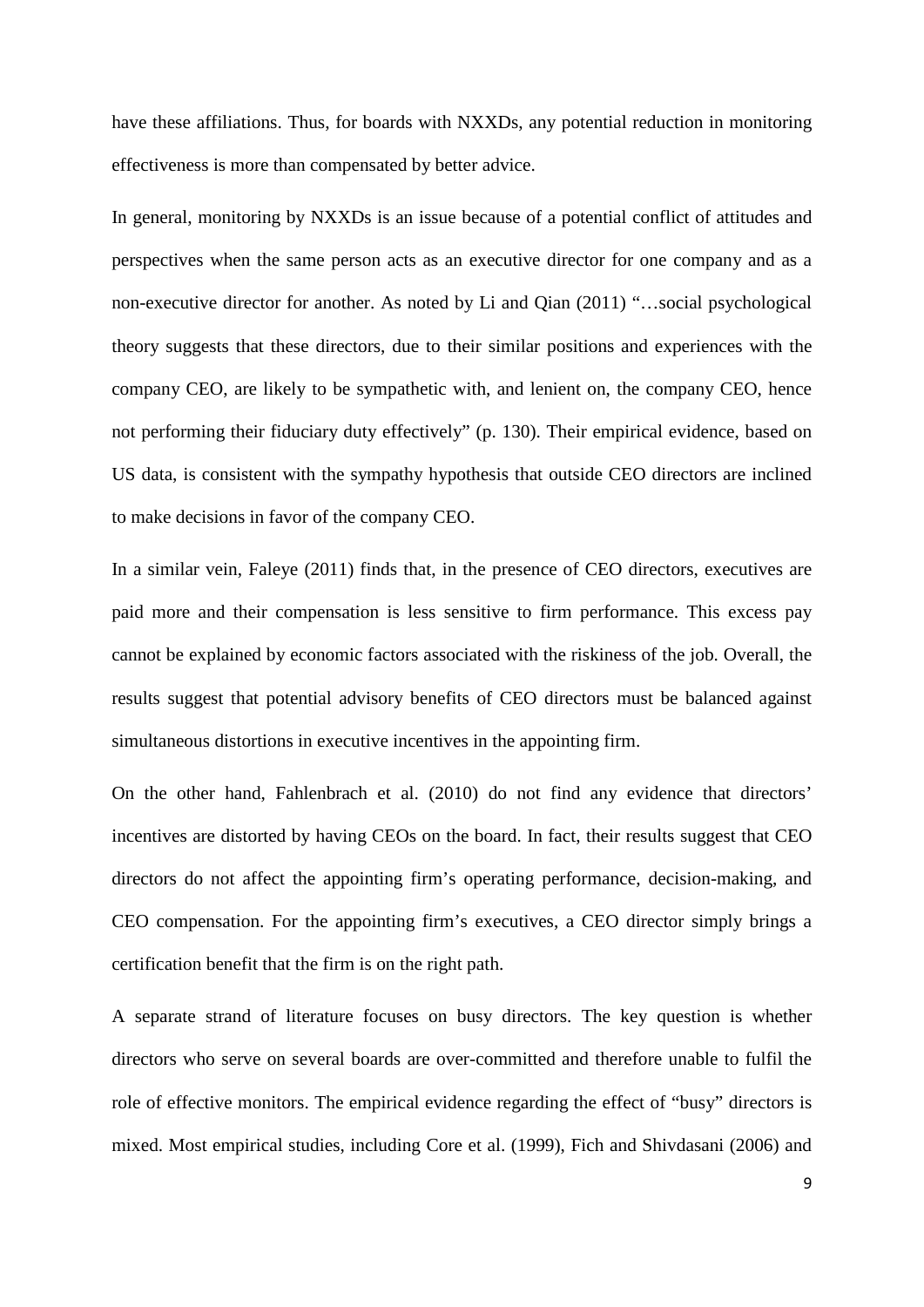Cashman et al. (2012) report some support for the busyness hypothesis. For example, Core et al. (1999) conclude that busy outside directors on the board are associated with greater CEO compensation, suggesting weak corporate governance. Fich and Shivdasani (2006) show that firms with busy boards, that is, those with a majority of their outside directors having three or more additional board seats, are associated with weaker corporate performance. However, Ferris et al. (2003), who investigate the frequency of subsequent securities fraud lawsuits and firm performance, find no evidence of busy directors shirking their responsibilities.

Finally, Field et al. (2013) report a positive association between busy directors and the performance of IPO firms. These firms seem to benefit from the experience and contacts of busy directors. In contrast, benefits of appointing busy directors do not extend to most established firms which require more monitoring than advising.

The above literature review highlights considerable controversy regarding both the overall effect of NXXDs on corporate performance and potential channels of such influence. This paper, based on new rich data from the UK, addresses several of these highly debated issues, namely, the overall effect of NXXDs, importance of general versus industry-specific human capital, and contribution of NXXDs to the monitoring function of corporate boards. The exact formulation of the hypotheses tested in our study is provided in Section 2.2 below.

#### **2.2 Hypothesis development**

Based on the discussion above, our basic proposition is that firm performance is positively related to the presence of NXXDs. Undertaking the role of an executive director, *ceteris paribus*, implies the accumulation of managerial knowledge and skills that are likely be useful to the firm where the person works as non-executive director. These human capital characteristics can enhance both the monitoring and advisory functions of a corporate board and thus contribute positively to company performance. Therefore our first hypothesis is: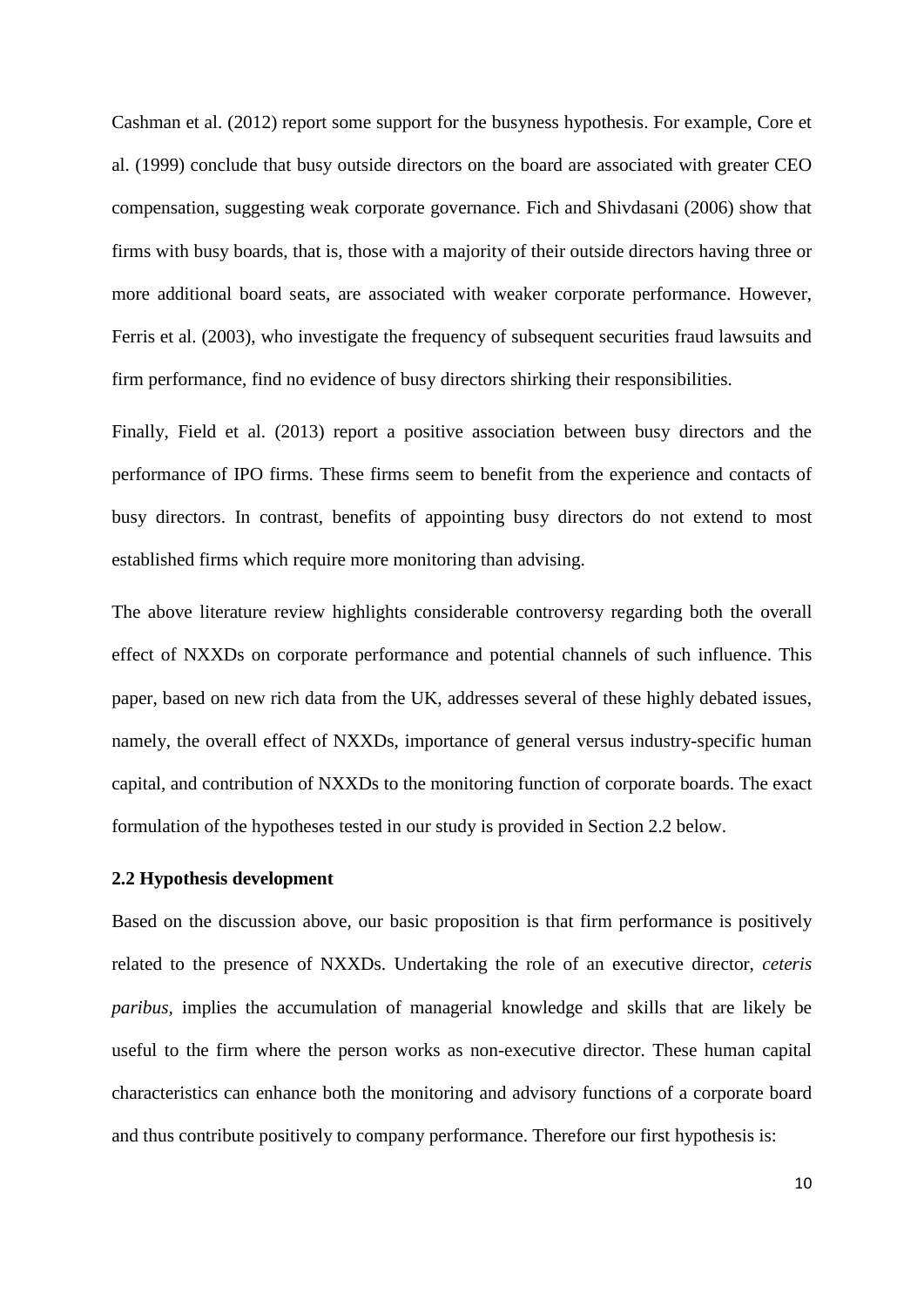*H1: The presence of NXXDs on the board has a positive relation with year-ahead firm performance.*

Our second hypothesis takes account of the fact that the human capital of an independent executive can be proxied by the performance of the company where the non-executive director is employed as an executive director. One problem with relating director quality to firm performance is that the latter may be influenced by a variety of factors beyond managerial control, such as an overall economic downturn or industry shock. Firm performance is therefore a very noisy measure of director quality. This issue is addressed in the literature by using relative performance indicators which compare the performance of a company to the performance of firms in the same industry or market (e.g., Parrino 1997; DeFond and Park 1999; Muravyev 2003). This is also the approach adopted in our study. We measure human capital, that is, the quality of an outside director, by the relative performance of the firm in which she is an executive director. The second hypothesis therefore is:

*H2: The positive relation between the presence of NXXDs on the board and year-ahead performance is more pronounced if the NXXD is from a firm with greater relative performance.*

As suggested in the literature, it may be industry-specific human capital and not general managerial skills of NXXDs that help improve the performance of the appointing firms. In order to test this hypothesis, we distinguish between NXXDs who hold executive and nonexecutive positions in the same industry from those who are involved in firms from different industries. While the amount of general managerial skills of NXXDs may be the same in both cases, the amount of industry specific human capital is likely to be larger in the former case. We thus consider the following proposition: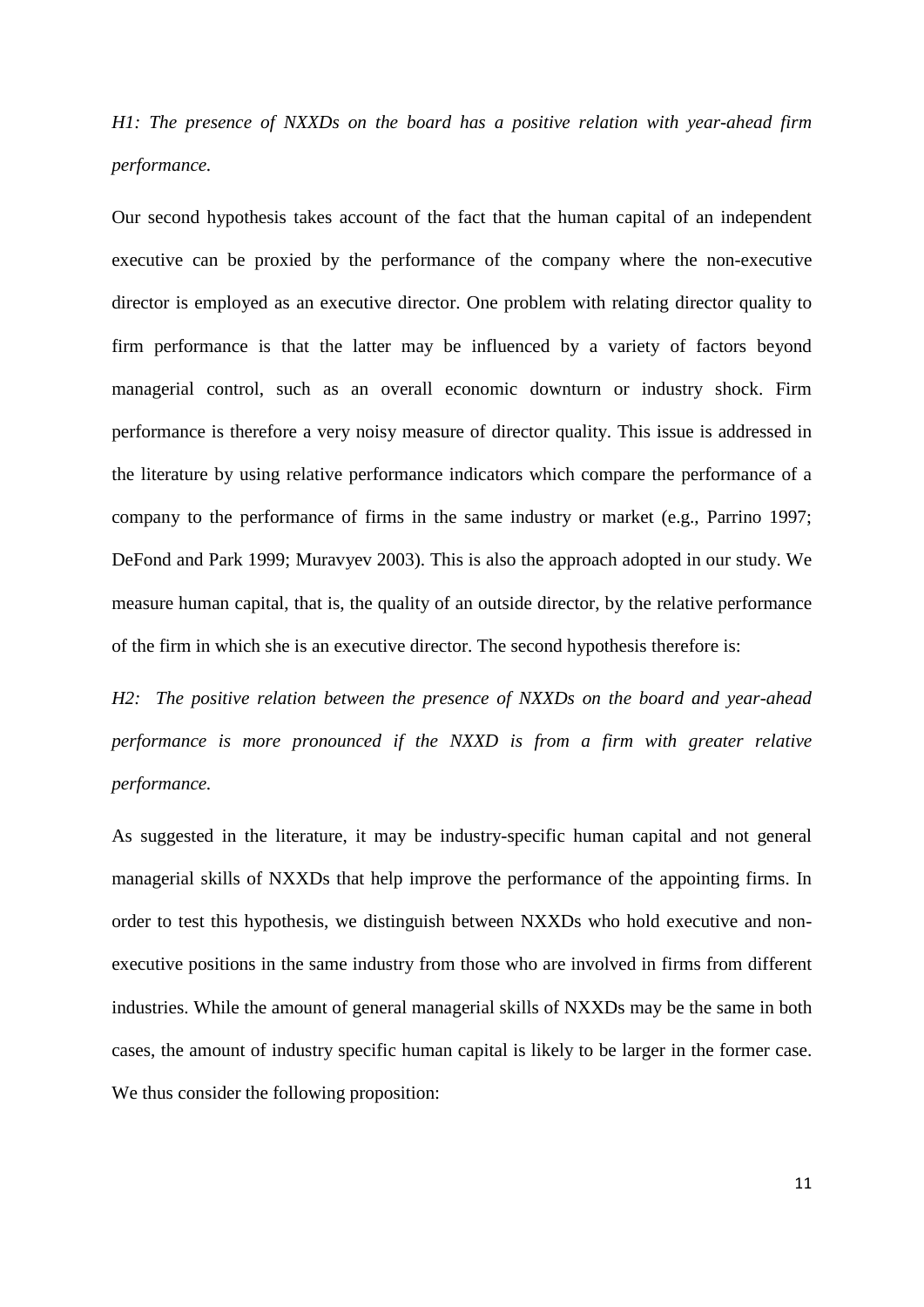*H3: The positive relation between the presence of NXXDs on the board and year-ahead firm performance is more pronounced if the director comes from a firm in the same industry.*

We further advance the analysis of the relative importance of general versus industry-specific human capital by considering the interaction of industry similarity and the relative performance of a firm where the NXXD is an executive director. Our prior is that these factors reinforce each other, in particular, we hypothesise that:

*H4: The positive relation between the presence of NXXDs on the board and year-ahead firm performance is more pronounced if the director comes from a firm with relative greater performance in the same industry.*

The agency model emphasizes the monitoring role of non-executive directors. Chen (2008) argues that, by concentrating on the advisory role, monitoring will suffer and firms will incur agency costs. We test the monitoring role by means of membership of the audit committee. The responsibilities of the audit committee and its members have been set out in various UK reports, the latest being The UK Corporate Governance Code (2010). Audit committee members have a specific set of roles and responsibilities including monitoring the integrity of the company's financial statements, monitoring the effectiveness of the internal auditing systems, reviewing the company's internal financial controls and to ensure that possible financial problems are raised. These responsibilities should therefore result in better financial decision-making and better financial performance. This gives the following hypothesis:

*H5: The presence of NXXDs on the audit committee is positively related to firm performance.*

Finally, the reduction of agency problems may depend on the quality of the monitoring mechanism (e.g., the capacity of independent directors to process relevant information). We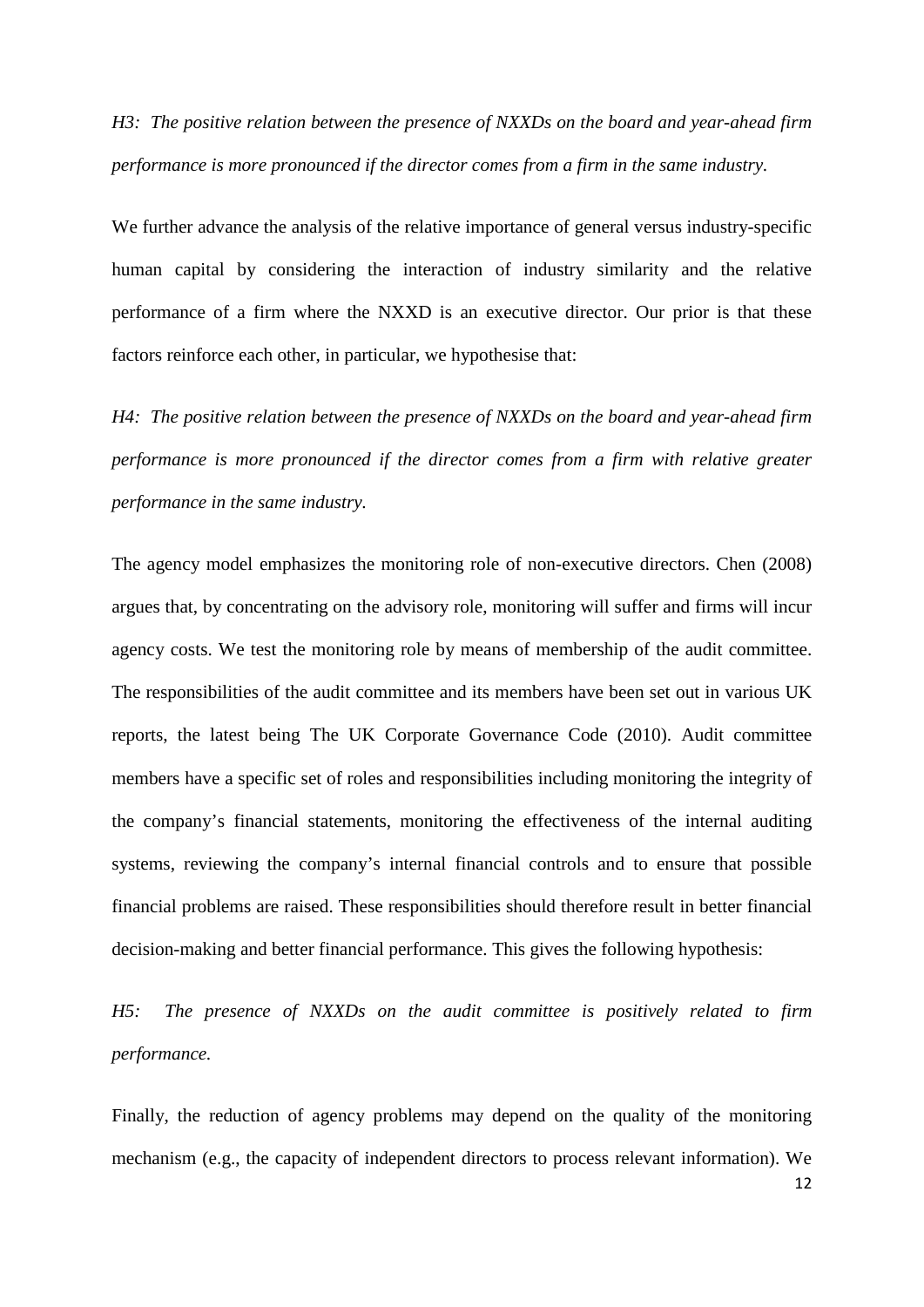proxy the latter by the interaction of industry characteristics (NXXDs from a similar industry) and audit committee membership. Thus, we hypothesise:

*H6: The positive relation between the presence of NXXDs on the audit committee and yearahead firm performance is more pronounced if the director comes from a firm in the same industry.*

#### **3 RESEARCH DESIGN AND EMPIRICAL MODELS**

This basic hypothesis is set out in the first and simplest empirical model, in which we relate the performance of a company to the presence of NXXDs on its board. In particular, we consider the following specification:

$$
PERF_{it} = \beta NXXD_{it-1} + X_{it-1}\gamma + \delta_t + \xi_i + \varepsilon_{it}
$$
\n
$$
\tag{1}
$$

where *i* is the firm index, *t* is the time index,  $PERF_{it}$  stands for the performance of the receiving firm *i*, and variable *NXXD*<sub>it-1</sub> indicates the presence of a non-executive director that is also an executive director. Vector  $X_{it-1}$  contains a set of control variables which are traditionally included in studies of firm performance,  $\delta_t$  is a time specific effect,  $\xi_i$  is a firm specific effect, which encompasses all unobserved time-invariant characteristics of the firm potentially affecting its performance, and  $\varepsilon_{it}$  is a random disturbance. Of primary interest to us is the coefficient  $\beta$  on variable  $NXXD_{it}$ . In accordance with our basic hypothesis, we expect *β* to be positive.

The choice of methodology depends crucially on the nature of our data with respect to changes in NXXD directorships. For example, if the NXXD presence is time-invariant, the fixed effects estimator is not appropriate and regressions should be run by year or, alternatively, performance should be averaged across the years. If firms generally add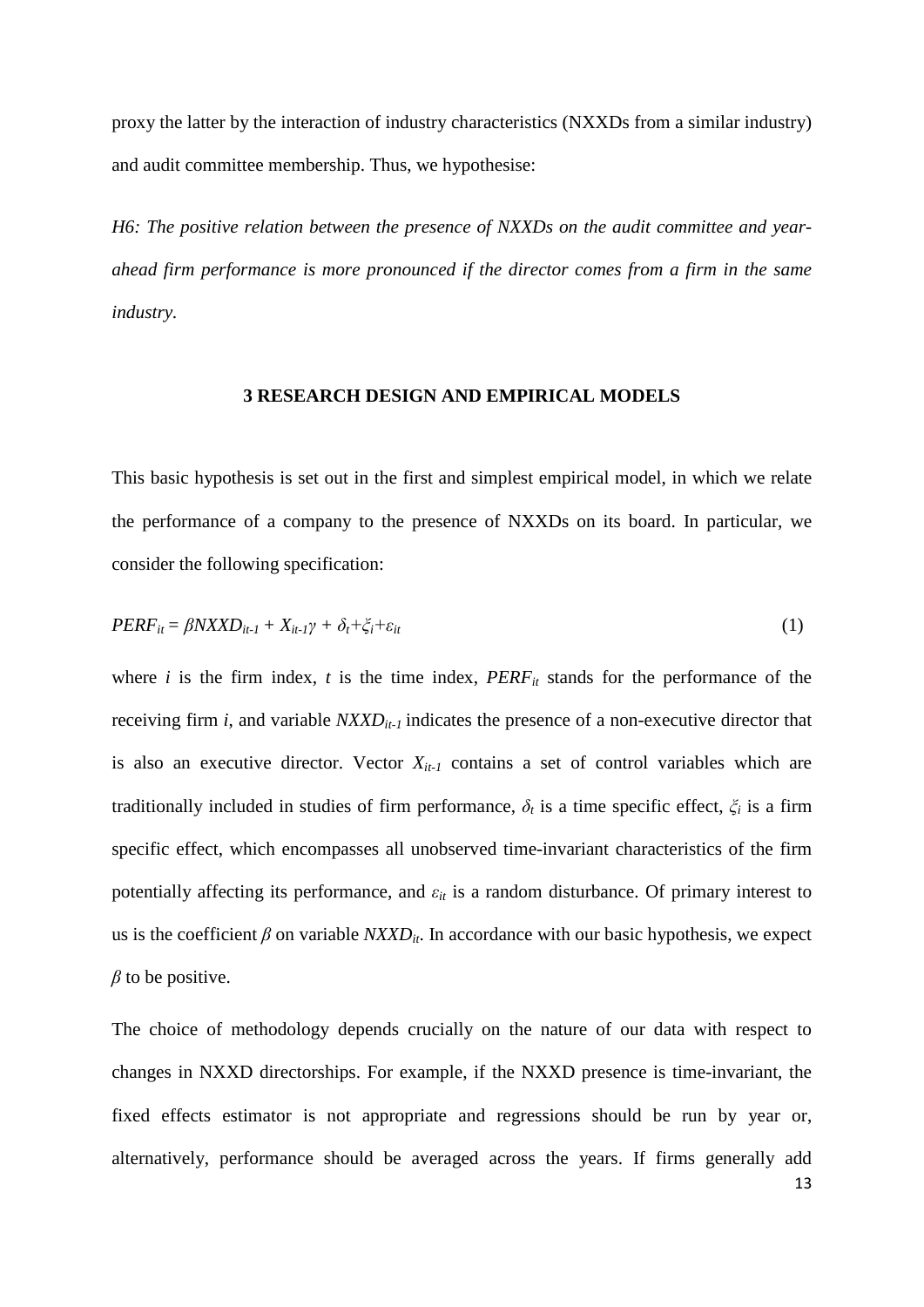NXXDs to the board over time, one might think about employing a difference-in-difference design. However, our data reveal that about 10 percent of firms have changes (both increases and decreases) in number of NXXDs each year. Importantly, this figure is consistent over the time span. Therefore, we believe that fixed effects estimator is appropriate in our case.

We employ three different measures of performance: return on equity (ROE) which is defined as profit after taxes divided by book value of shareholders' equity; return on sales (ROS), calculated as EBIT divided by total turnover; and Tobin's  $Q<sup>1</sup>$ . The latter indicator is calculated as the ratio of the firm's market capitalization and book value of debt to the book value of total assets.<sup>[2](#page-15-0)</sup> We analyse the effect of NXXDs using two measures. First, we employ  $NXXD_{it-1}$ , a dummy variable which takes the value of 1 if at least one non-executive director is also an executive director of another company and 0 otherwise. Second, *Number of*   $NXXD_{it-1}$  is defined as the number of non-executive directors on the board who are also executive directors in other companies.

The elements of vector  $X_{it-1}$  control for firm-specific characteristics that influence firm performance. The choice of our control variables is based on earlier studies of company performance in cross-sectional and panel data settings. To control for firm size, we include the natural log of the number of employees,  $log(Labour_{it})$  (Coles et al. 2008). The financial strength of a firm is measured by the variable *Leverage<sub>it</sub>*, calculated as ratio of long term debt over total assets (Weir et al. 2002). Our specifications with Tobin's Q as the dependent variable also include an accounting performance measure, ROE. In order to mitigate potential endogeneity problems, we lag all financial variables that appear on the right hand side of our regression models. Finally, to control for corporate governance characteristics we include in

 $\frac{1}{1}$ <sup>1</sup>In addition to ROE and ROS, we have also experimented with return on assets (ROA) and return on capital employed (ROCE). The results are qualitatively similar.

<span id="page-15-1"></span><span id="page-15-0"></span><sup>&</sup>lt;sup>2</sup>We have also reestimated our regressions with another measure of Tobin's O, calculated as market capitalization divided by book value of the firm's assets. The estimation results are similar to those reported in the tables below.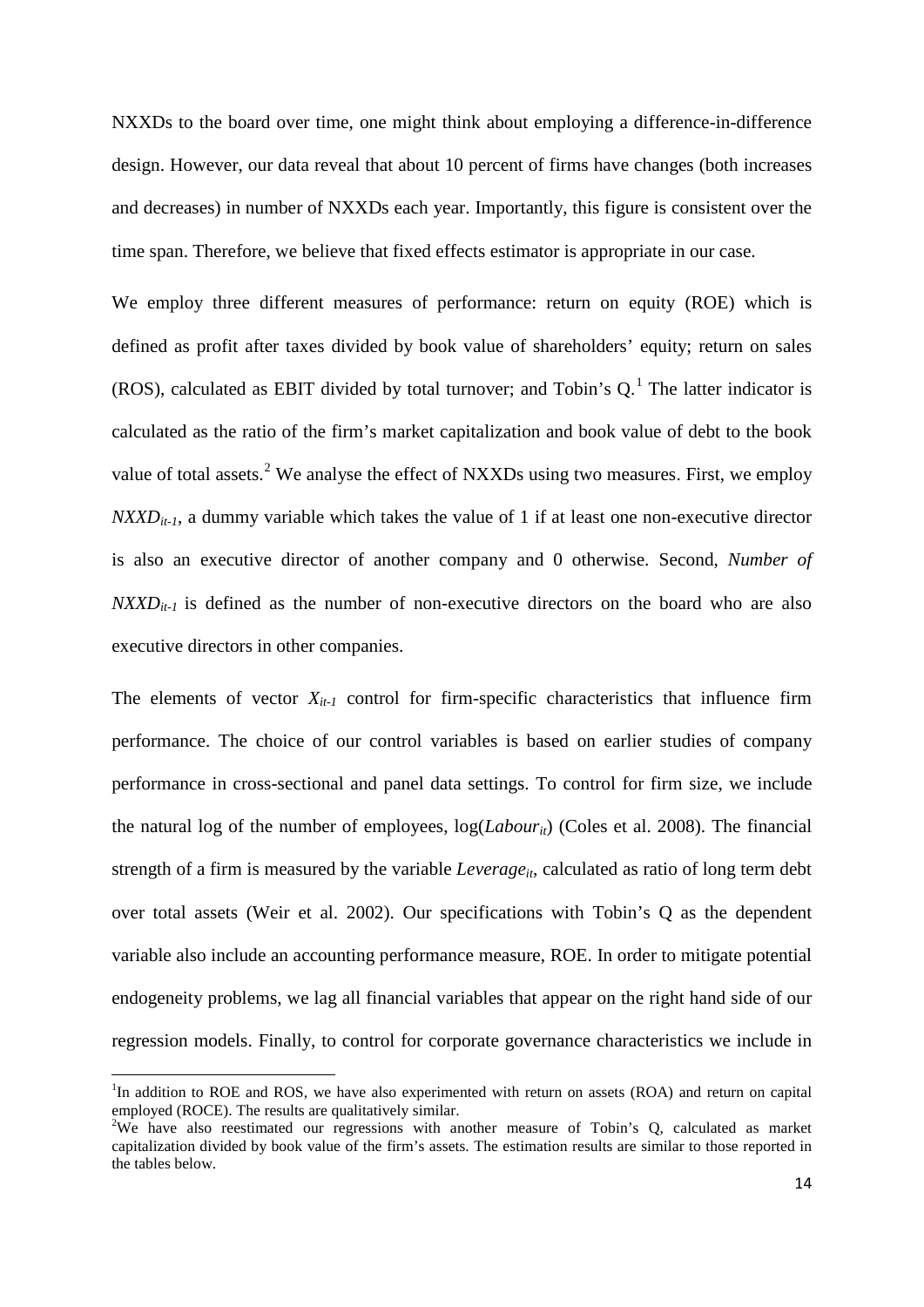vector *Xit-1* the total number of executive and non-executive directors, *Board Sizeit-1* (Yermack 1996); the ratio of the number of non-executive directors to the total number of directors, *Share*  $NE_{it-1}$  (Mura 2007); variable *New NX*<sub>it-1</sub>, which is a dummy taking the value of 1 if a new outside director was appointed in a given year and 0 otherwise (Vafeas 2003); and *NX3it-1,* the indicator for outside directors serving on three or more boards (Fich and Shivdasani 2006).

We then extend our analysis by taking into account independent executives' human capital. It is proxied by the relative performance of the firm in which these directors have executive positions:

$$
PERF_{it} = \beta NXXD_{it-1} + \theta REL \_ PERF_{it} + X_{it-1}\gamma + \delta_t + \zeta_i + \varepsilon_{it}
$$
\n
$$
\tag{2}
$$

We define the relative performance of a firm (*REL\_PERF<sub>it</sub>*) where the NXXD is an executive director as the difference between its reported performance and the median performance of all sampled firms belonging to the same industry and observed in the same year.

We then investigate whether the effect of independent directors varies with the degree of industry similarity between the firms where these directors have their jobs. First, we consider the impact of appointing an independent executive director who is also an executive director in a firm that operates in the same industry where these industries are defined in the Extel database. We hypothesize that directors who work as executive directors in the same industry as that of the appointing firm will enhance the quality of advice offered to the appointing firm. This suggests that the human capital of these directors will be more beneficial than that of a director without such a detailed knowledge and understanding of the sector. However, the relationship may also be affected by competition considerations given that the two companies may be competitors. The model therefore takes the following form:

$$
PERF_{it} = \varphi_1 SAME\_IND_{it-1} + \varphi_2 DIFF\_IND_{it-1} + \theta REL\_PERF_{it} + X_{it-1}\gamma + \delta_t + \xi_i + \varepsilon_{it}
$$
(3)

15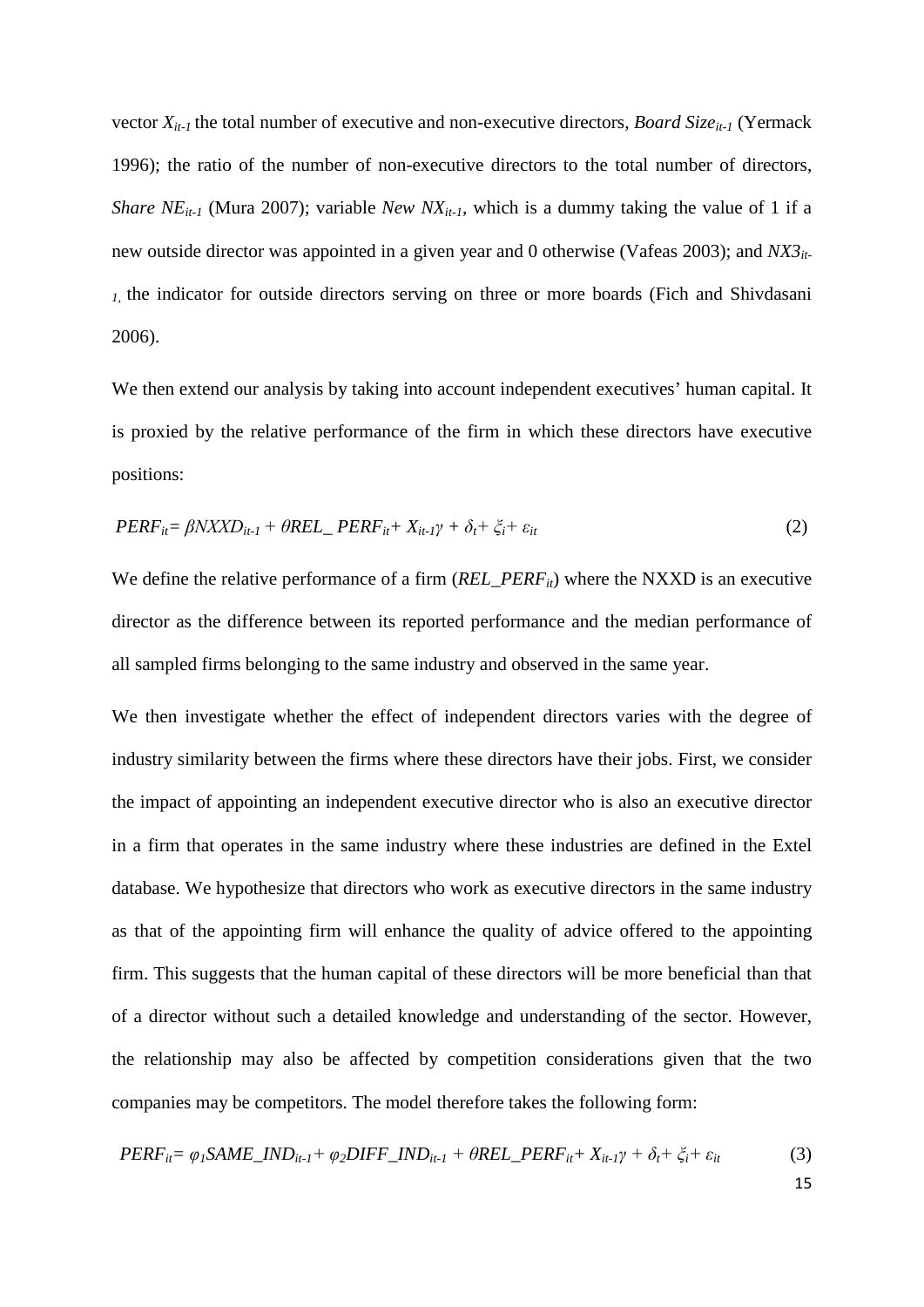where  $SAME\_IND_{it-1}$  is a dummy variable which takes the value of 1 if at least one of the non-executive directors of firm *i* is an executive director of a company in the same industry and 0 otherwise. *DIFF\_INDit-1* is a dummy variable which takes the value of 1 if a firm has at least one NXXD, but she works in a different industry and 0 otherwise.

Next, we focus on the interaction between industry similarity and average relative performance. Industry similarity is measured based on the Extel database classifications. This gives us the following model:

$$
PERF_{it} = \varphi_l SAME\_IND_{it-1} + \varphi_2 DIFF\_IND_{it-1} + \nu_l REL\_PERF \times SAME\_IND_{it-1} + \nu_2 REL\_PERF \times DIFF\_IND_{it-1} + X_{it-1} \varphi + \xi_i + \varepsilon_{it}
$$
\n
$$
(4)
$$

Next we analyse the monitoring implications of NXXDs by investigating the impact on performance of having independent executive directors as members of the audit committee of the firm. The audit committee can be regarded as a proxy for the monitoring function of independent directors because its main responsibilities include monitoring the quality of the financial statements published by the company, monitoring the effectiveness of the company's internal auditing function and reviewing the company's internal financial controls. Indeed, as noted by Stiles (2013), the role of board committees, including audit committee, in enhancing corporate governance and improving form performance "lies primarily in their potential for independent monitoring" (p.177).

The model therefore transforms into:

$$
PERF_{it} = \beta NXXD_{it-1} + \theta REL\_PERF_{it} + \psi AUDIT_{it-1} + X_{it-1}\gamma + \delta_t + \xi_i + \varepsilon_{it},
$$
\n
$$
\tag{5}
$$

where audit committee membership,  $AUDIT_{it-1}$  is defined as a dummy variable which takes the value of 1 if an NXXD sits in the audit committee and 0 otherwise.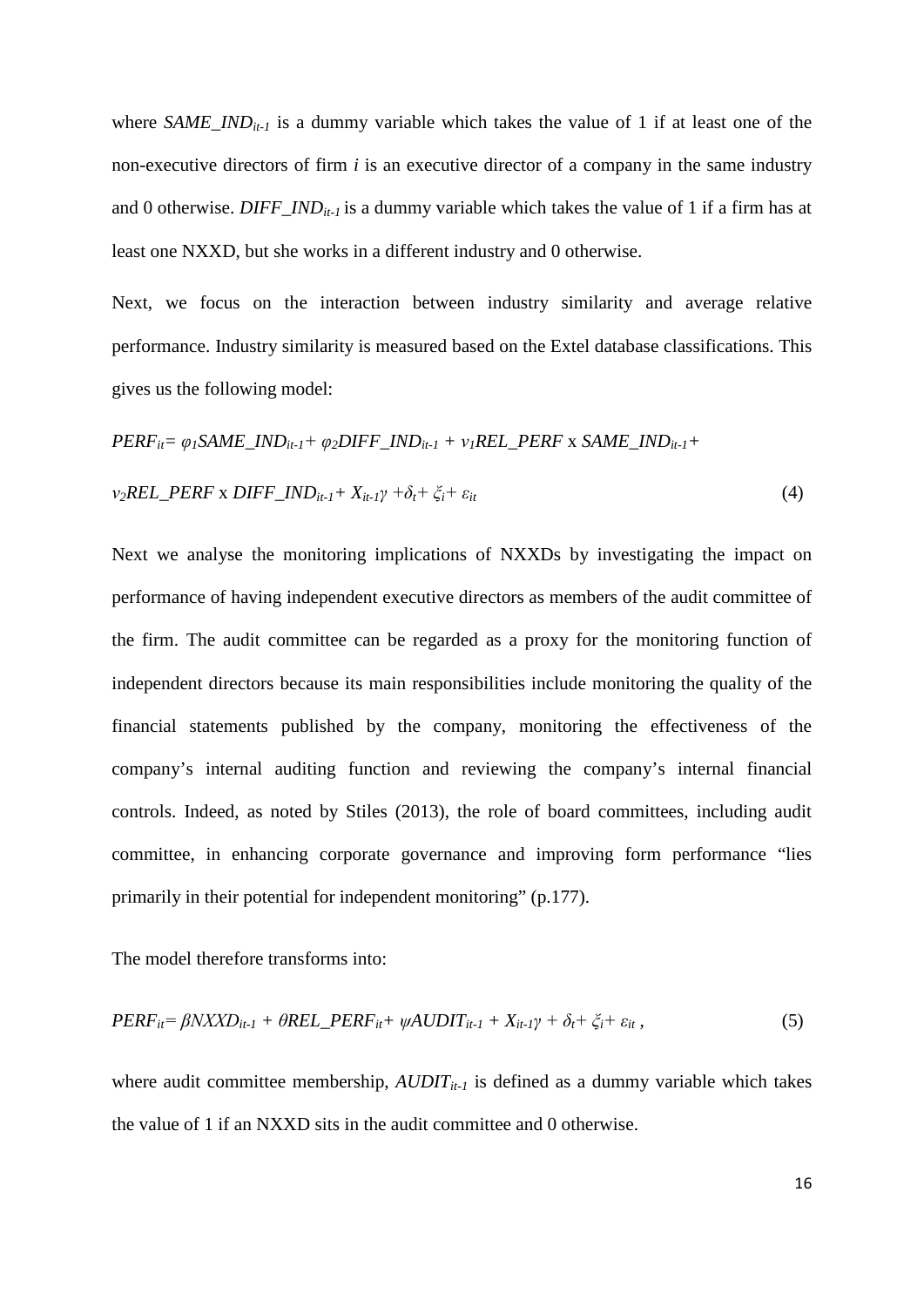Finally, we consider the interaction of the audit committee membership dummy with the dummies for similar and different industries:

 $PERF_{it} = \varphi_l$ SAME\_IND<sub>it-1</sub><sup>+</sup>  $\varphi_2$ DIFF\_IND<sub>it-1</sub> +  $\theta$ REL\_PERF<sub>it</sub>+  $\eta_l$ SAME\_IND<sub>it-1</sub> x  $AUDIT_{it-1}$  +  $\eta_2$ *DIFF\_IND<sub>it-1</sub>* x *AUDIT<sub>it-1</sub>* +  $X_{it-1} \gamma + \delta_t + \xi_i + \varepsilon_{it}$ , (6)

#### **4 DATA DESCRIPTION**

The data for this study have been collected from two sources. First, financial data are drawn from the Extel Financial database. The advantage of this database is its use of consistent financial report information across a large number of industries. Our initial sample contains about 5,000 UK listed companies observed between 2002 and 2008. Second, information about executive and non-executive directors has been hand collected from the Corporate Register. All performance data refer to the end of the financial year as reported in the companies' financial statements in Extel, for example, 2008. The board structure data refer to the position at the end of the previous financial year as reported in the Corporate Register, for example, 2007. This identifies the board structures that are in place at the beginning of the relevant financial year and which were therefore responsible for determining company performance during that year. This feature of the data on board structure is reflected with subscripts t-1 in the regression models (1) to (6).

Overall, there are about 130,000 director-years during the seven years considered. The databases have been merged based on company name. While both database providers claim that they cover the population of listed companies, only about 50 percent of observations are present in both the firm-level and director-level datasets. Our initial sample links around 68,000 directors with financial information of companies. The sample was constructed in the following way. First, we dropped all company-years that do not report either executive or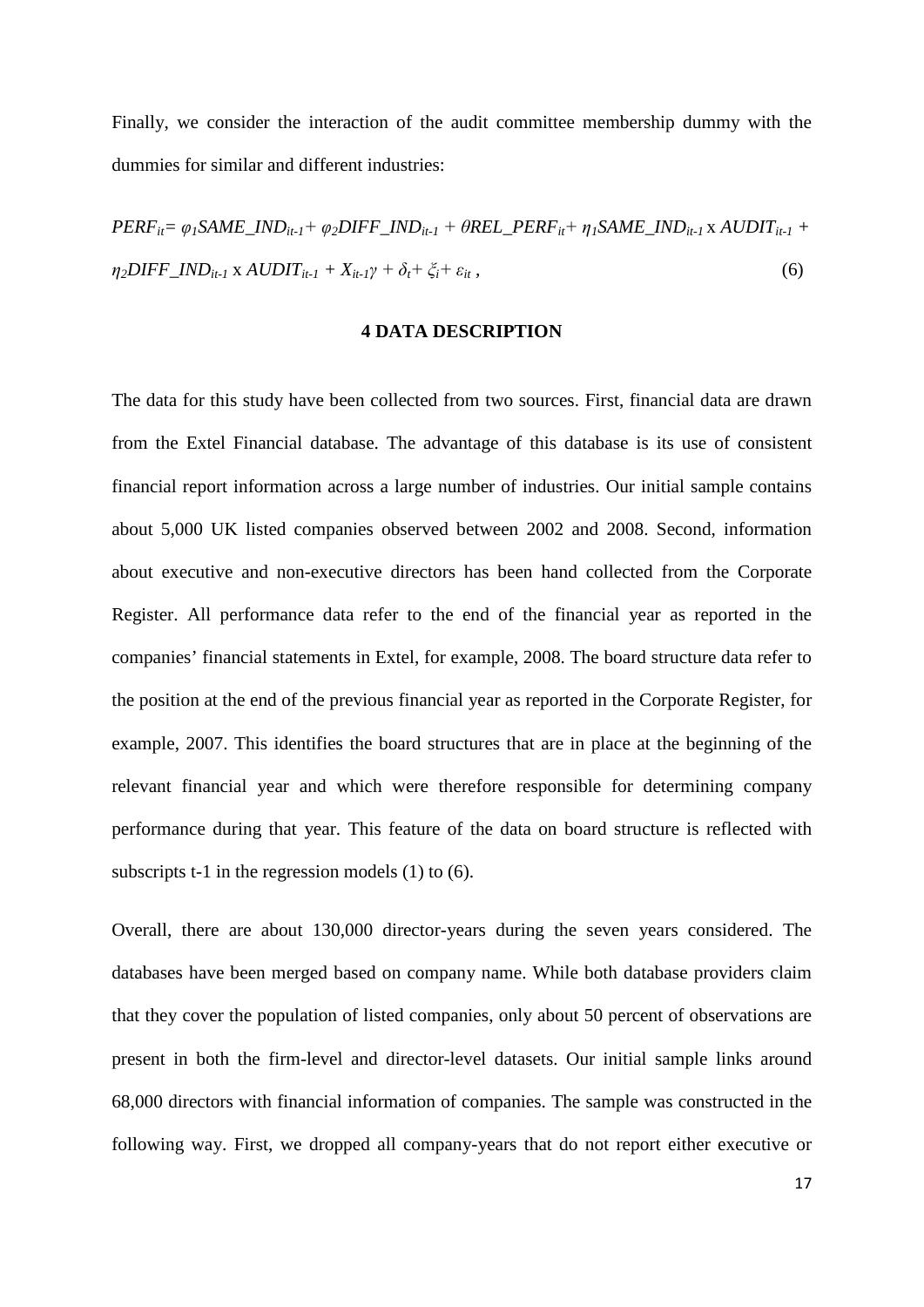non-executive boards. Second, we removed all firms that report either negative equity or negative total assets. At this point the data consisted of about 57,000 director-company-year observations pertaining to 8,506 firm-years. Third, to address the issue of firms in severe financial distress, we have dropped companies that report ROE or ROS less than -1. Fourth, to reduce the effect of outliers we winsorized 1% observations from the left and right tails of the distribution of all financial variables.<sup>[3](#page-15-1)</sup> Finally, given that we intend to make use of some lagged values in our regression specification, we require at least two years' worth of data. The final estimation data set consists of 3,977 firm-years.

#### INSERT TABLE1

Table 1 presents an overview of the variables. Among the sampled firms, the average board has about 7.23 directors and the average share of non-executive directors is 52%. This is similar to what was reported in previous studies, such as Weir and Laing (2003) and Guest (2008). Table 1 also shows that 20% of the sampled firms have non-executive directors that are also executive directors in other firms. On average 6% of non-executive directors are also executive directors in other companies, a finding consistent with Higgs (2003). This, and the other board structure statistics, suggests that there is no systematic selection bias in our sample.

Regarding the financial variables, the average (median) firm holds 21% (16%) of their total assets as long term debt. As expected, all firms report positive average performance during the time period examined.

In relation to audit committees, we report that 10% of the firms have a non-executive director who is also an executive director as a member. Although not reported in the table, 2% of the firms have on their audit committees a non-executive director who is an executive director of

<span id="page-19-0"></span> $\frac{1}{3}$  $3$ We have also tried dropping financial variables as well as applying different cut-off points for outliers (2% and 5% instead of 1%). In all these cases the results are very similar to those reported below.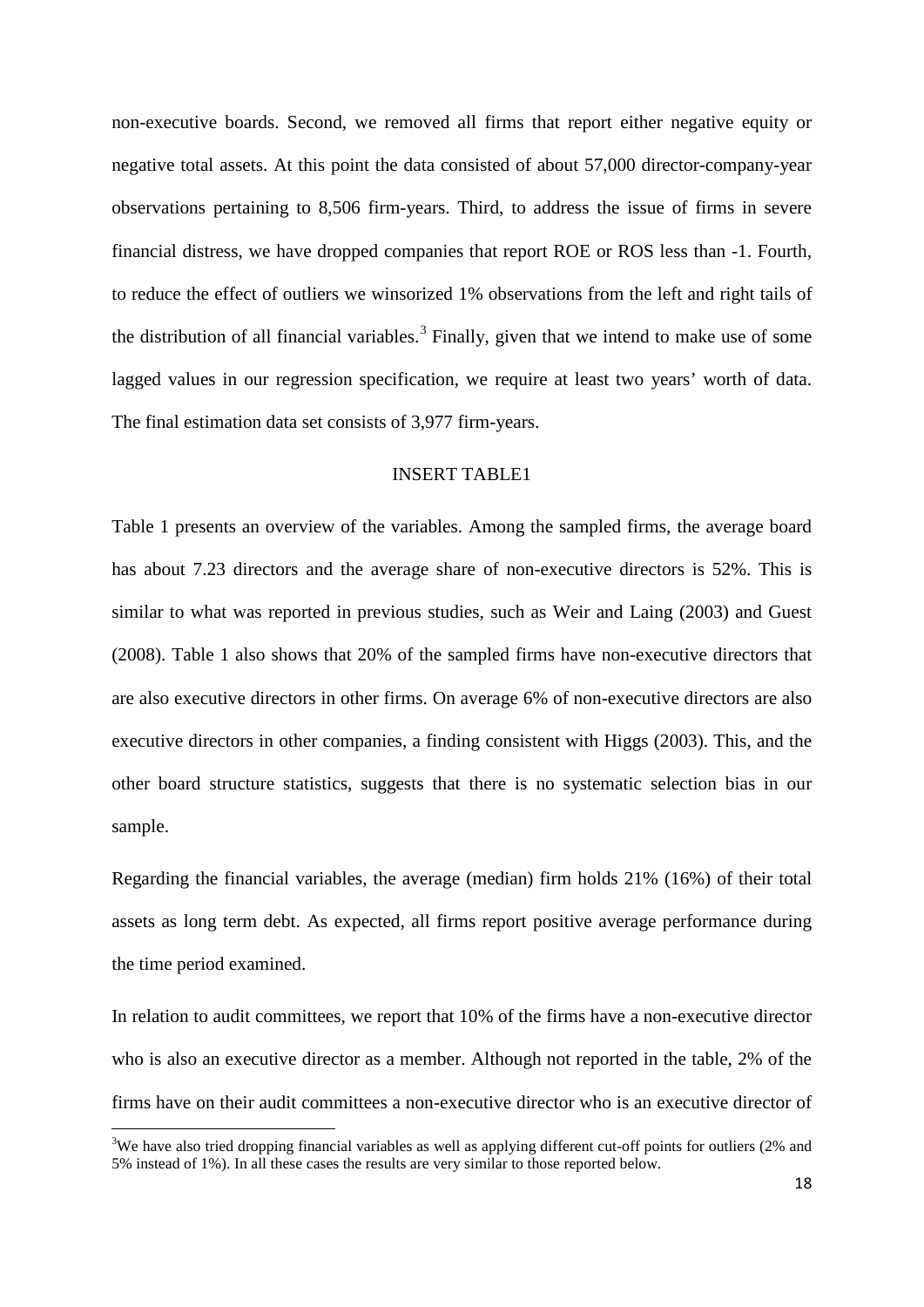a firm in the same industry. We also find that 4% of the sampled firms have someone on the audit committee who is an executive director in a similar industry.

Table 2 shows descriptive statistics for two subsamples: firms that have NXXDs and those that do not. We report significant differences between the characteristics of the two types of firms. For example, firms with non-executive directors that are also executive directors in other firms use, on average, significantly more debt than other firms (24% relative to 20%). In terms of employment, we find that firms with non-executive directors are significantly bigger. They have larger boards with, on average, 8.37 members as compared with 6.94 members in the other firms. They also have a significantly larger percentage of non-executive directors on the board, 57% as opposed to 51%.

The performance measures show that companies with NXXDs have, on average, better performance that firms without NXXDs. This is consistent with Chen (2008). For example, companies with NXXDs have, on average, six percentage points superior performance in terms of ROE and three percentage point superiority in terms of ROS. Firms with NXXDs also have higher Tobin's Q ratios than firms without such directors. The last column of Table 2 reports the differences in medians and their statistical significance based on a nonparametric K-sample test.

#### INSERT TABLE2

#### **5 RESULTS**

#### **5.1. Main results**

The results in Table 3 show the impact of NXXDs on the appointing firm's performance, as measured by ROE, ROS, and Tobin's Q. Columns (1) - (3) show the results for the first NXXD measure, a dummy variable that takes the value of 1 if a firm has a non-executive director who is also an executive director and 0 otherwise. Columns (4) - (6) report the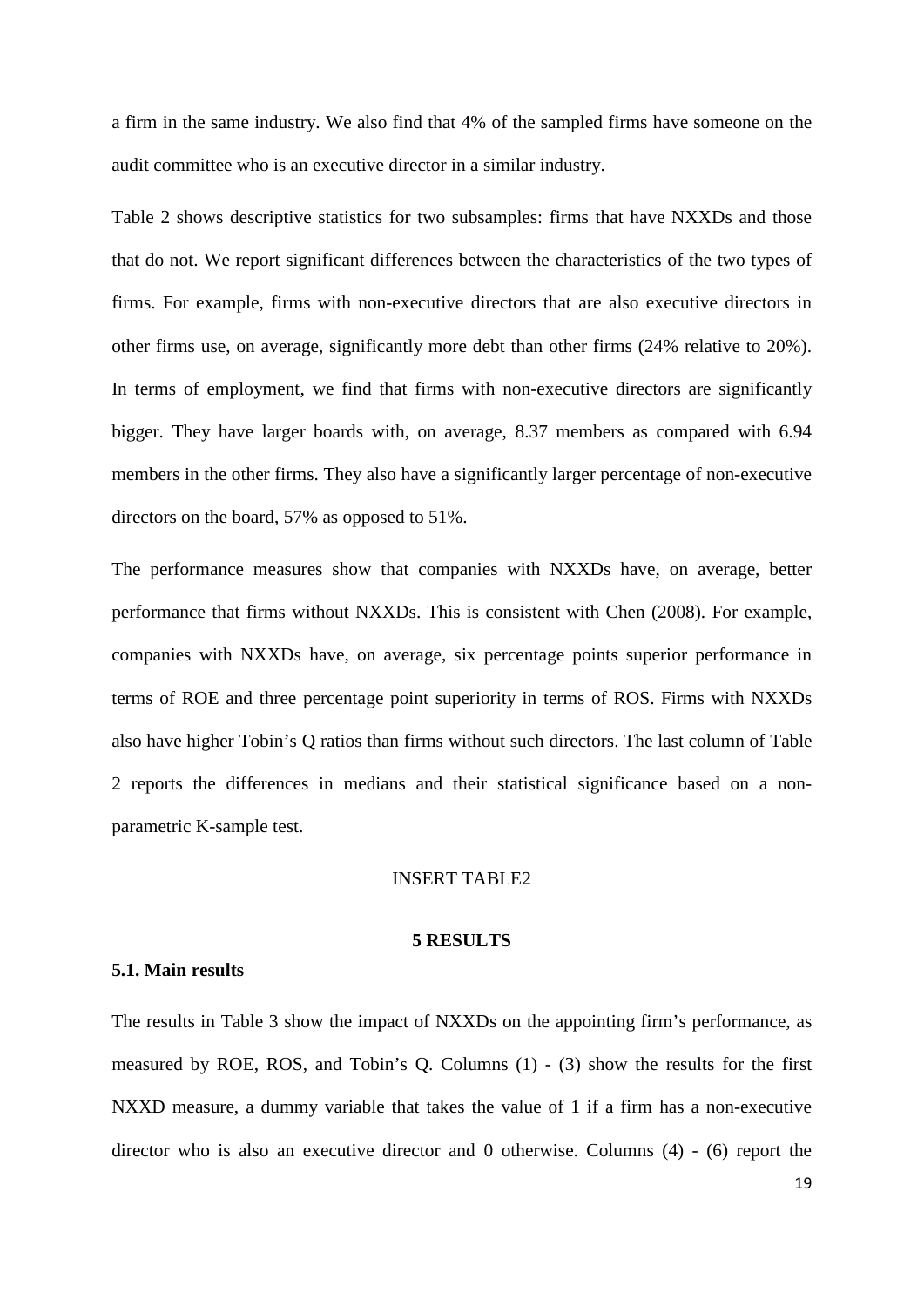estimates when the NXXD variable measures the number of non-executive directors that are also executive directors. The results are obtained using the fixed effects estimator.

Both ROE and ROS models show a positive and significant relationship between firm performance and the presence of non-executive directors. For example, firms with NXXDs are likely to have 2.7 percentage points higher ROE compared to firms without NXXDs. We also find a positive and significant relationship between the number of NXXDs and accounting performance. However, the regressions with Tobin's Q reveal statistically insignificant effects. Importantly, the results for the two measures of NXXDs turn out to be very similar. In what follows we therefore primarily focus on the first measure, a dummy variable for the presence of at least one non-executive director who is also an executive director in another firm.

#### INSERT TABLE3

Table 4 develops the analysis by evaluating how the effect of NXXDs varies with relative performance and the degree of industry similarity between the firms in which NXXDs have jobs. Columns  $(1) - (3)$  contain regressions augmented with measures of the relative performance of the company where the non-executive director is an executive director. Each specification includes a relative performance measure which matches the dependent variable. For example, since ROE is the dependent variable in Column (1), the relative performance measure is also based on ROE.<sup>[4](#page-19-0)</sup>

The association between the presence of NXXDs and the performance of the appointing firms remains similar to those reported above. We should note that the effect of NXXDs is now proxied by two variables, the NXXD dummy and a measure of relative performance of the "sending" firm. While the coefficients on the former lose statistical significance as compared

<span id="page-21-0"></span><sup>&</sup>lt;sup>4</sup> If there is more than one NXXD then the relative performance measure is the average of the NXXDs relative performance in their firms.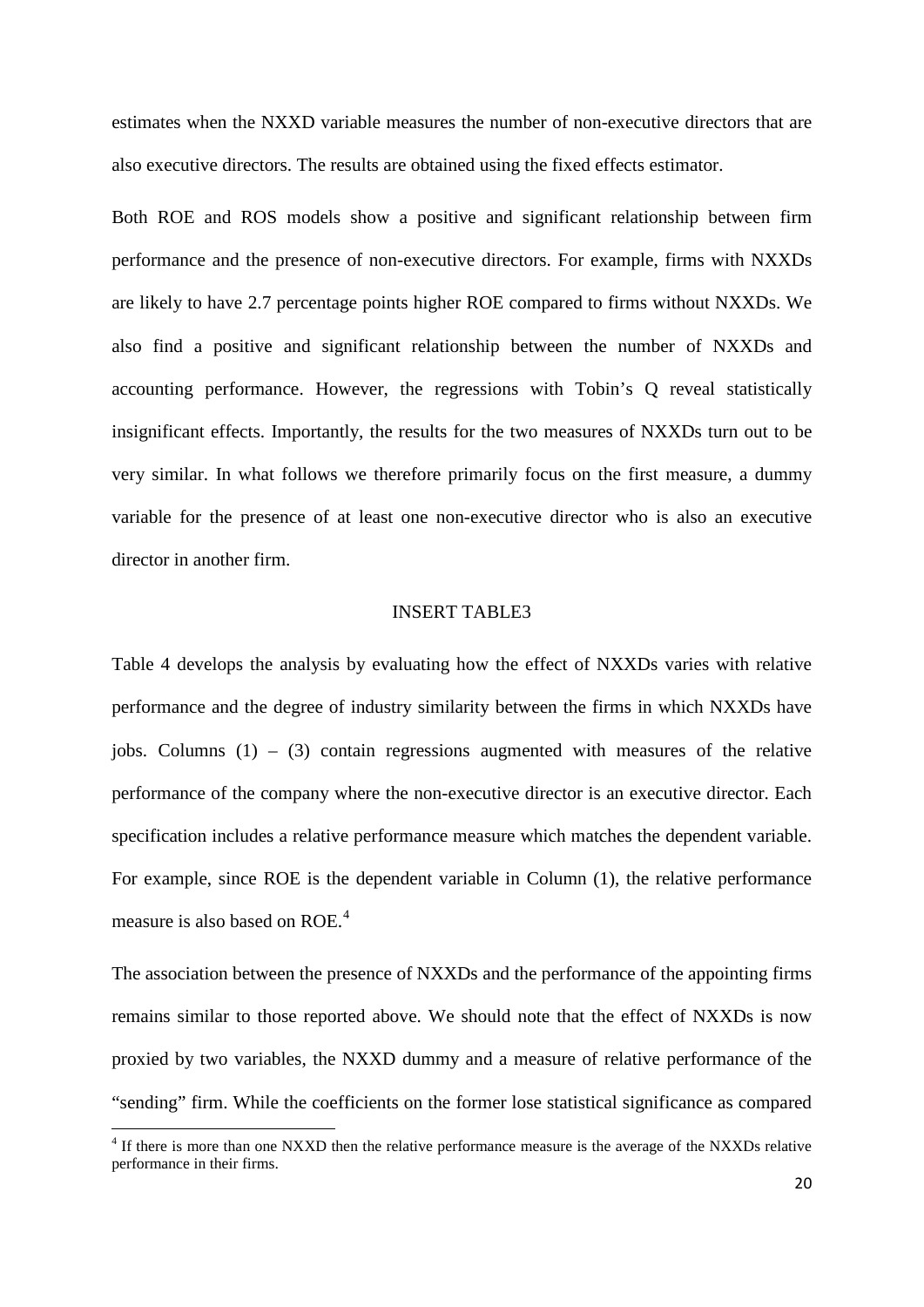to the results in Table 3, there is a positive and significant relationship between the accounting performance of the appointing firm and the relative performance of the firm where the NXXD is an executive director. In terms of magnitude, a two standard deviations increase in the relative ROE of the company where director holds an executive position increases ROE of the appointing company by 0.023. This is a substantial increase given that the average (median) ROE is 0.06 (0.09). We interpret this result as evidence that the appointing firm gains some of the director's human capital in the form of better quality advice. Thus the advantage of being responsible for effective strategies and policies as an executive director also produces benefits in the role of non-executive director. The result is in line with Chen (2008) who reports a positive relationship between a non-executive director's advisory function and firm performance. It is also consistent with the findings in Kaplan and Reishus (1990) and Fich (2005) suggesting that executives in companies that perform well are more likely to be appointed non-executive directors in other companies.

21 Columns (4) - (6) of Table 4 report the results for the specifications in which we distinguish between NXXDs working for the firms in the same industry and those working for the firms in different industries. According to these results, there is little evidence that the degree of industry similarity (which helps differentiate between general managerial skills and industryspecific capital of NXXDs) actually matters for the appointing firm performance. Only in the regression with Tobin's Q as the dependent variable we observe a sizeable difference in the coefficients. However, even in this case it remains statistically insignificant. These results suggest that the positive performance effects of NXXDs may stem not only from their industry-specific skills, but also from their general skills. Another explanation for the limited role of industry similarity may be related to potential competition between the "sending" and "receiving" firms. Indeed, executive directors that sit on the boards of competitors may be in a difficult position in relation to the advice they give. Therefore they have a potential conflict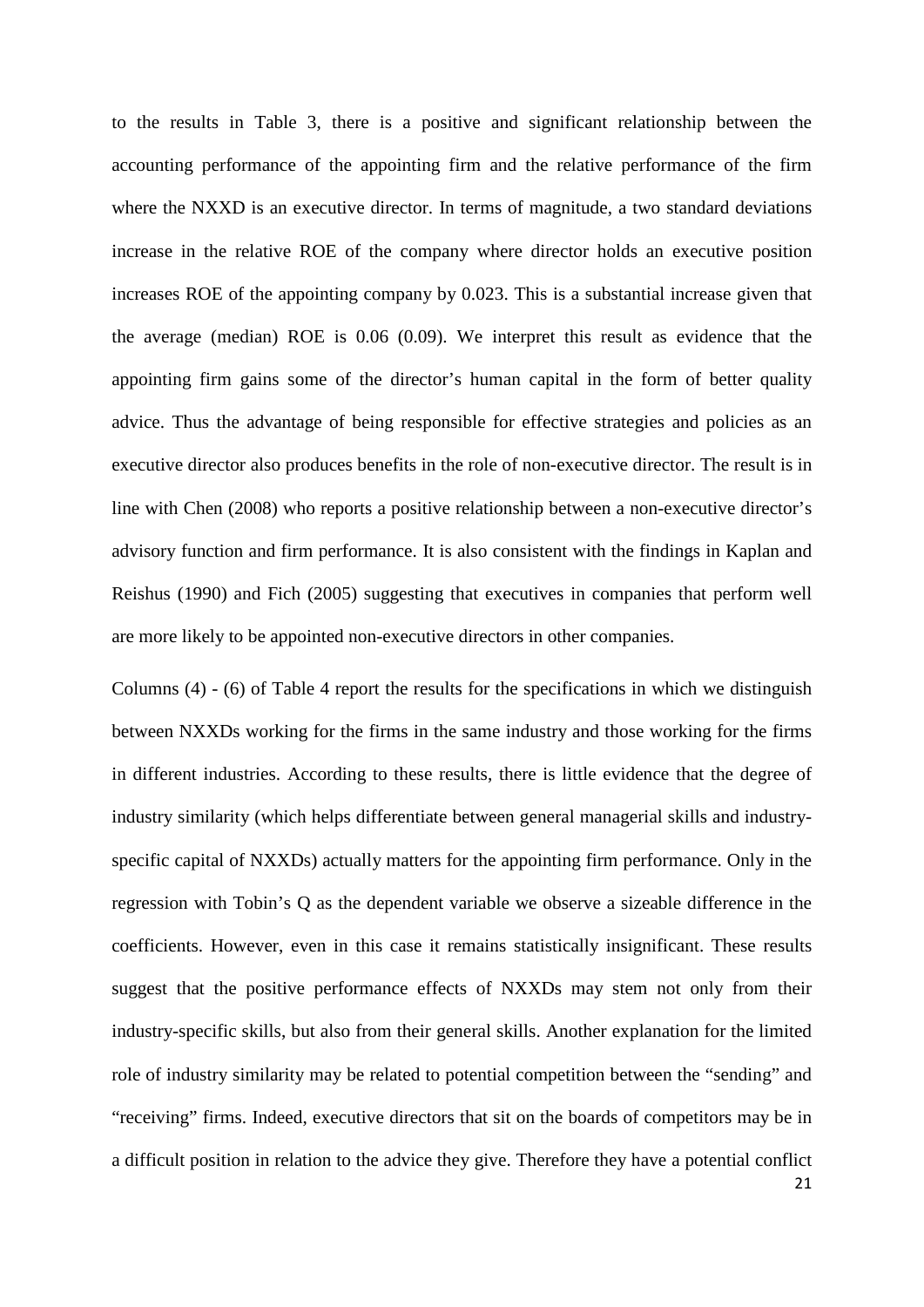between their reputational interests and their concerns about offering a competitor some advantage.

Next we interact relative performance and industry similarity. *REL\_PERF* x *SAME\_IND* is the interaction of the industry adjusted profitability of the company where the NXXD is an executive director and dummy variable *SAME\_IND* which has the value of 1 if the NXXD director comes from a similar industry and 0 otherwise. *REL\_PERF* x *DIFF\_IND* is the interaction of the industry adjusted profitability of the company where the NXXD is an executive director and dummy variable *DIFF\_IND* which takes the value of 1 if the NXXD director comes from a different industry and 0 otherwise. The baseline category in this case is no NXXDs.

The estimates in columns  $(7) - (9)$  of Table 4 report no significant effect for relative performance when non-executive directors are appointed from a different industry. However, Column (8) shows a positive and statistically significant coefficient on the interaction of industry similarity and relative profitability measured by ROS. Thus, there is some (albeit weak) evidence that NXXDs contribute more to the appointing firm when they have executive positions in the same industry.

#### INSERT TABLE 4

We proceed with the analysis of the possible role of NXXDs in monitoring executive directors. For that purpose we introduce in the regressions variable *AUDIT*, a binary variable equal to one if an NXXD is in the audit committee.

Columns (1) - (3) of Table 5 report the results for audit committee membership. In particular, our estimates suggest that having NXXDs on the audit committee has no effect on accounting performance as measured by ROE or ROS. Column (3) shows that having NXXDs on the audit committee has a positive and statistically significant effect on market performance,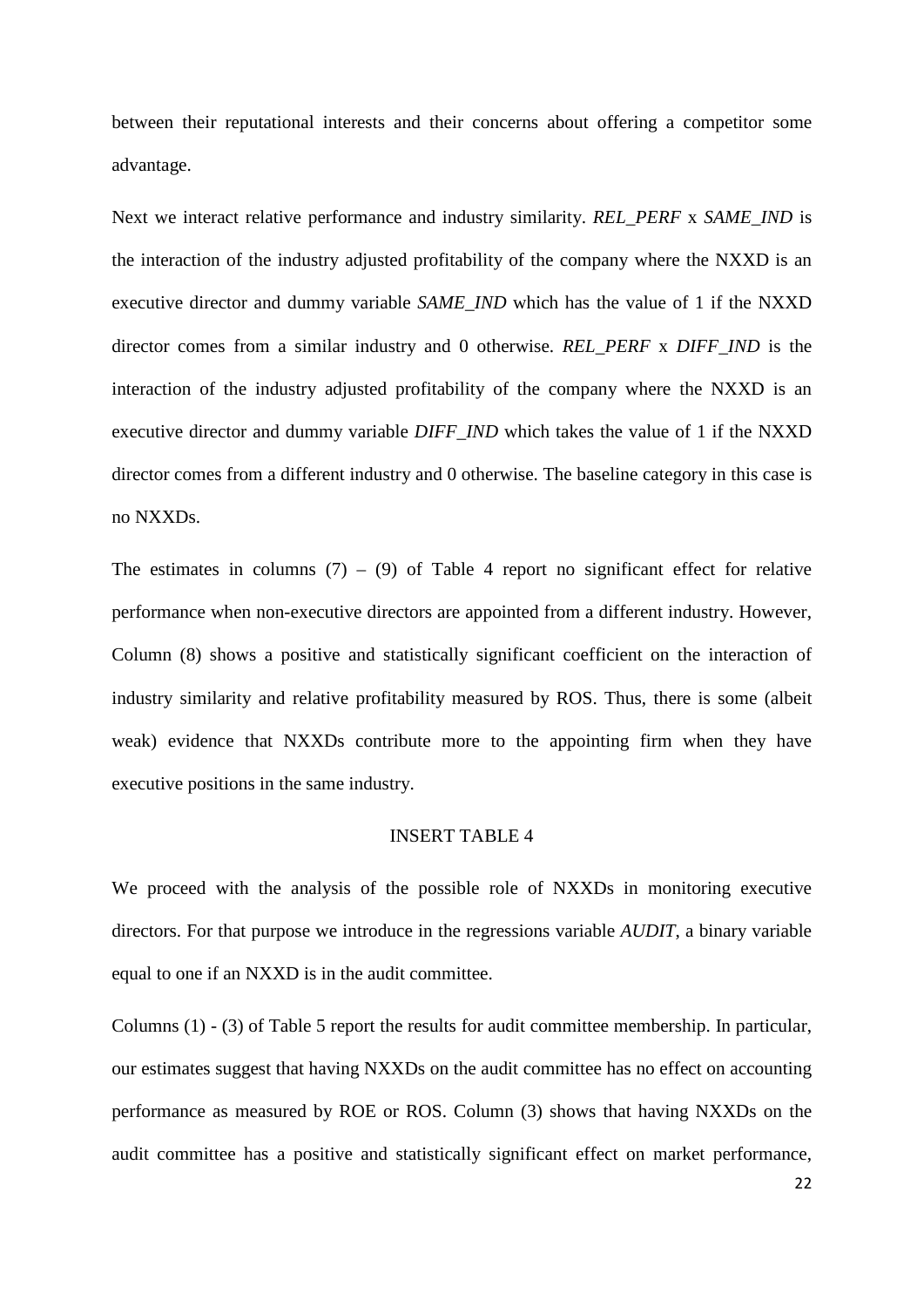measured by Tobin's Q. This is an important result because it shows that, within the UK context, NXXDs produce positive returns on both the advisory and monitoring functions. The result for monitoring is contrary to those reported in Li and Qian (2011) and Faleye (2011) but is largely consistent with Fahlenbrach et al. (2010). Further, it should be noted that NXXDs in our study are defined as any executive directors (and not just CEOs as in most other studies) who serve as non-executives in other firms. It may well be the case that the sympathy hypothesis advanced by Li and Qian (2011) does not apply to NXXDs who are executives, but not CEOs, in their primary firms.

We further develop the analysis by investigating whether the effectiveness of monitoring by NXXDs depends on the degree of industry similarity between the firms they are involved in. As in the case of relative performance above, we analyze the interactions of industry similarity and the audit committee membership of NXXDs. In particular, *AUDIT* x *SAME\_IND* has the value of 1 if a company has an audit committee non-executive director who is also an executive director in the same industry and 0 otherwise. *AUDIT* x *DIFF\_IND* has the value of 1 if there are audit committee non-executive directors who are executive directors in other companies, but none of them work in a company from the same industry and 0 otherwise.

Columns  $(4) - (6)$  of Table 5 report the results for the regressions with such interactions. In terms of audit committee membership impacts, Table 5 shows that having independent nonexecutive directors from the same industry on the audit committee raises Tobin's Q but does not affect either ROE or ROS. These results suggest that the market regards appointing a nonexecutive director who is an executive director in the same industry as positive but that the benefit is not reflected in better accounting performance.

#### INSERT TABLE 5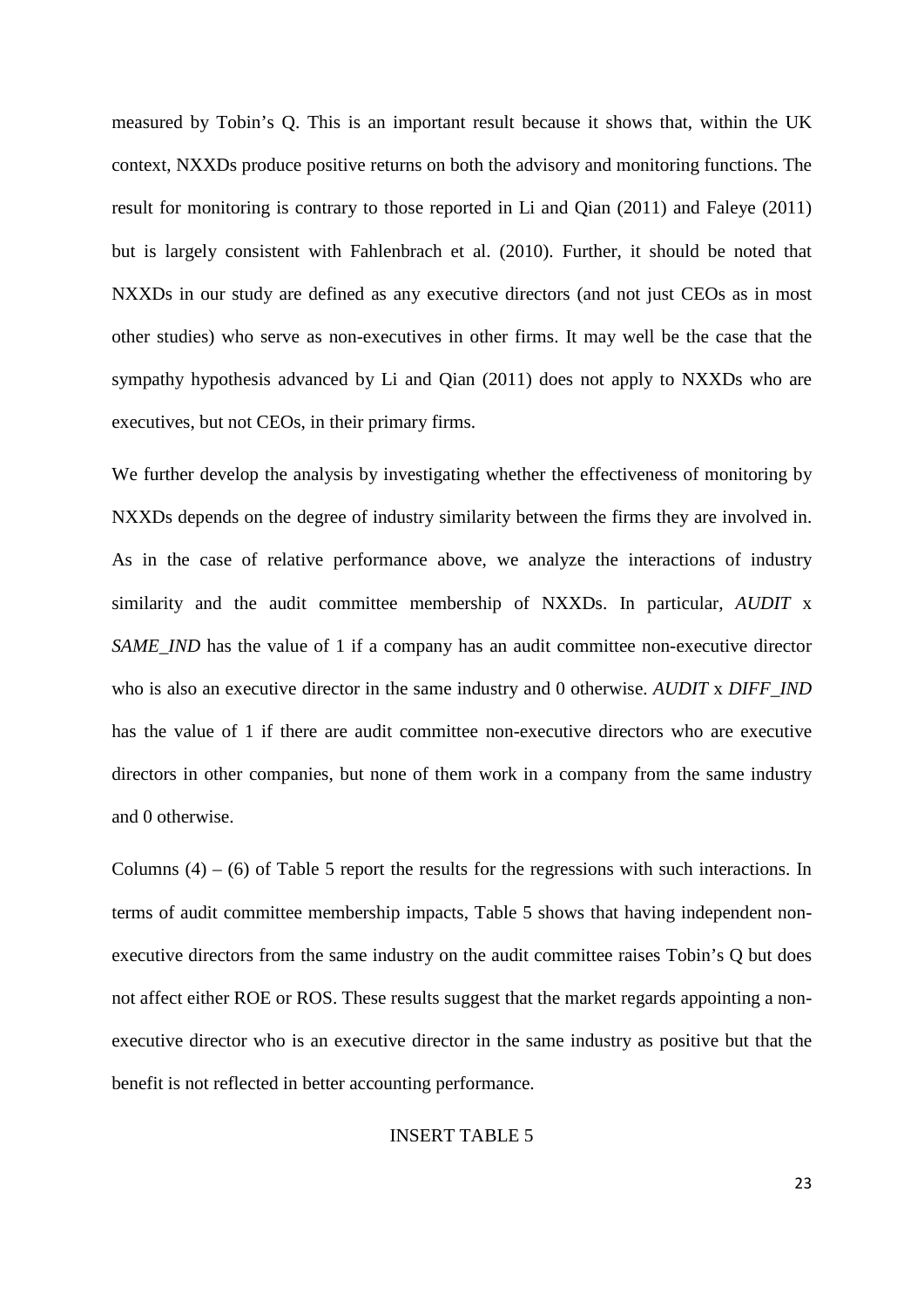Columns (4) - (5) also reveal positive effect of the relative performance on ROE and ROS. However, as column (6) shows, it does not affect Tobin's Q ratio. We find an insignificant result for the same industry measure for all three performance measures, which is consistent with the previously reported findings.

#### **5.2 Dynamic panel data robustness analysis**

Models  $(1) - (6)$  are estimated without controlling for profitability persistence which might be an important control variable (e.g. Goddard and Wilson, 1999; Crespo-Cuaresma and Gschwandtner. 2008). We address this by amending our baseline model (1) to include a lagged dependent variable which allows us to control for the potential impact of performance persistence.[5](#page-21-0) Our dynamic model takes the following form:

$$
PERF_{it} = \lambda \ PERF_{i,t-1} + \beta NXXD_{it-1} + X_{it-1}\gamma + \delta_t + \xi_i + \varepsilon_{it}
$$
\n
$$
\tag{7}
$$

where  $PERF_{i,t}$  is the performance of the appointing firm in period t-1. To estimate equation (7) we have to take into account the potential endogeneity of financial performance and board appointment decisions. Furthermore, including the lagged dependent variable as an independent variable makes the fixed effects estimator not only biased, but also inconsistent. To address this issue, we make use of the dynamic panel data (DPD) estimator which employs a matrix of lagged endogenous variables as instruments timed from t-2 to t-6. All our models are estimated with the two-step GMM System variant of the (DPD) estimator, which combines equations in differences of the variables (instrumented by lagged levels) with equations in levels of the variables (instrumented by lagged differences). In addition, year dummy variables are included in the regressions as exogenous.

This approach also assists us in addressing issues of endogeneity in relation to board appointments and performance, Hermalin and Weisbach (2003) and Drakos and Bekiris

<sup>&</sup>lt;sup>5</sup> We have also re-estimated our models (2) - (6) using Dynamic Panel Data approach and obtained qualitatively similar results. They are available upon request.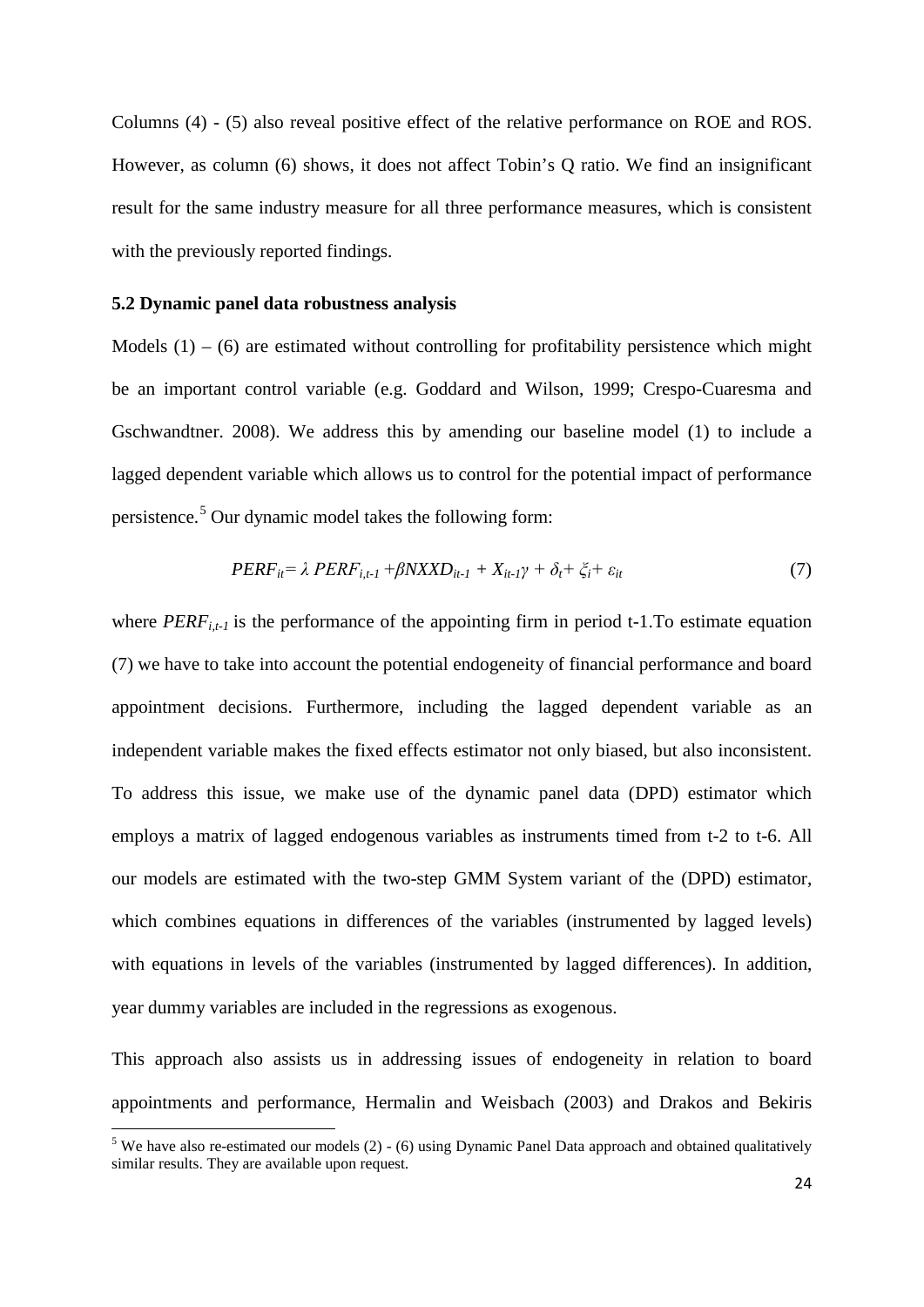(2010). For example, as specified, NXXDs positively affect the appointing firm's performance. However, it may be the case that high performing companies attract better NXXDs. Employing a DPD estimator is particularly beneficial when it is not easy to find an appropriate instrument for corporate governance variables.

The reliability of the DPD results depends crucially on the assumption that the instruments are valid. This can be checked by employing the Hansen test of overidentifying restrictions. A rejection of the null hypothesis that instruments are uncorrelated to errors would indicate inconsistent estimates. In addition, we also present test statistics for second-order serial correlation in the error process. In a dynamic panel data context, we expect first order serial correlation, but should not be able to detect second-order serial correlation if the instruments are orthogonal to the errors.

Table 6 reports GMM-SYS dynamic panel data results. The results are comparable to the fixed effects estimates reported in Table 3. Models  $(1) - (3)$  show that the presence of NXXDs has a positive effect on the appointing firm's performance with the respective regression coefficients being positive and significant for ROE and ROS, but not for Tobin's Q. We also find, in models  $(4) - (6)$ , that the greater the number of NXXDs, the better the appointing firm's performance. Similar to models  $(1) - (3)$ , the coefficient of interest is significant for accounting performance measures. Importantly, all model specifications pass the test for the second-order autocorrelation as well as the Hansen test of the validity of the instruments at the 5% significance level.

#### INSERT TABLE 6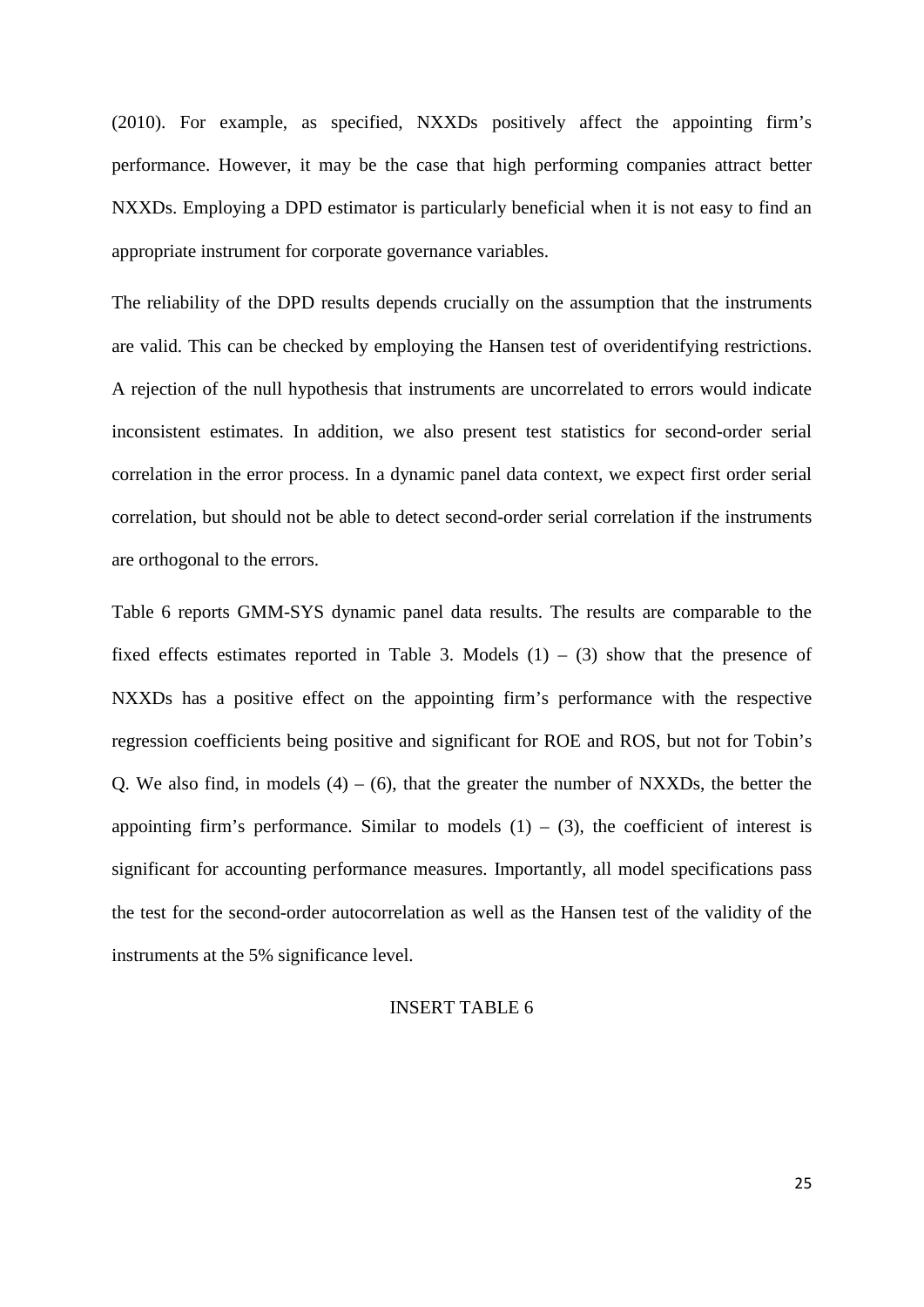#### **6 CONCLUSIONS**

This paper studies the impact of appointing executive directors as non-executive directors on the appointing firm's performance. Our results, based on a rich new dataset from the UK, suggest a positive link between the presence of an NXXD and the appointing firm's performance. Specifically, the analysis shows that the better the relative performance of the firm where the director is an executive, the better the appointing firm's performance. This indicates that directors' human capital matters, most likely, for the quality of advice offered by them.

We further find some evidence that membership in the audit committee has a positive effect on the appointing firm's performance. This result is consistent with a non-trivial contribution of NXXDs to the monitoring function of corporate boards. Overall, our results are consistent with the view that the appointing firm gains from both advice and monitoring by nonexecutive directors and suggest that having such directors as non-executives on the corporate board generates benefits for shareholders.

The analysis has identified a number of areas for further research. First, the lack of a strong relationship between the performance and appointment of NXXDs from the same industry may provide additional insights into the potential tension between advice and possible competition effects. Second, the distinction between types of non-executive directors, those already executive directors and those not, may provide a better understanding of the monitoring and advisory roles of corporate boards. Third, the impact of social capital and its interaction with human capital may offer additional insights into explaining firm performance.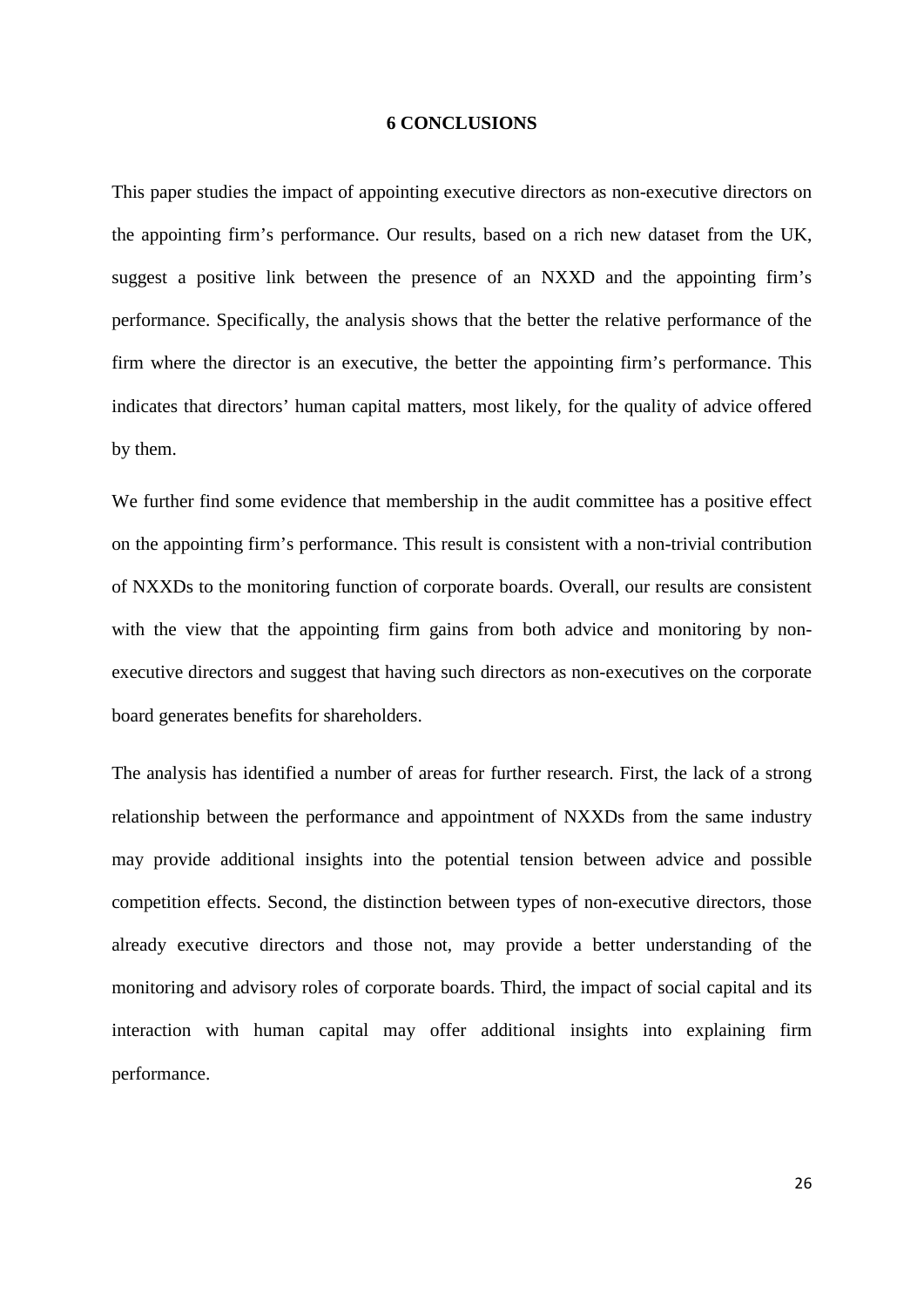#### **Acknowledgements**

Financial support for the project from the British Academy is gratefully acknowledged. Grant NO R18271**.**

#### **References**

Adams R Hermalin B, Weisbach M. (2010) The role of boards of directors in Corp governance: a conceptual framework and survey. *J Econ Lit* 48(1) 58-107.

Adams R, Ferreira D (2007) A theory of friendly boards, *J Financ* 62(1) 217-250.

Adams R, Ferreira D (2009) Women in the boardroom and their impact on governance and performance, *J Financ Econ* 94(2) 291-309.

Aivazian V, Lai, T, Rahaman M. (2010). How do CEOs create value for their firms. working paper, University of Toronto.

Anderson R, Reeb D, Upadhya, A, Zhao W (2011) The economics of director heterogeneity, *Financ Manag* 40(1) 5-38.

Agrawal A, Knoeber C (1996) Firm performance and mechanisms to control agency problems between managers and shareholders, *J Financ Quant Analysis*,31(3) 377-397.

Bertrand M, Schoar A (2003) Managing with style: The effect of managers on firm policies. *Q J Econ* 118(4)1169-1208.

Bhagat S Black B (2002) The non-correlation between board independence and long-term firm performance, *J Corp Law* 27 231-273.

Black B, de Carvalh, A, Gorga E (2012) What matters and for which firms for corporate governance in emerging markets? Evidence from Brazil (and other BRIC countries). *J Corp Financ* 18(4) 934-952.

Cadbury A (1992) Report of the Committee on the Financial Aspects of Corporate Governance, Gee Publishing, London.

Carter D, D'Souza F, Simkins B, Simpson W (2010) The gender and ethnic diversity of us boards and board committees and firm financial performance. *Corp Gov: An Intl Rev* 18(5) 396–414.

Cashman, Gillan S, Jun C (2012) Going overboard? On busy directors and firm value. *J Bank Financ* 36(12) 3248-3259.

Chen D (2008) The monitoring and advisory functions of corporate boards: theory and evidence, Working paper, SSRN.

Coles J, Daniel N, Naveen L (2008) Boards: does one size fit all? *J Financ Econ*,87(2) 329- 356.

Core J, Holthausen R, Larcker D (1999) corporate governance, CEO compensation, and firm performance. *J Financ Econ* 51(2) 371–406.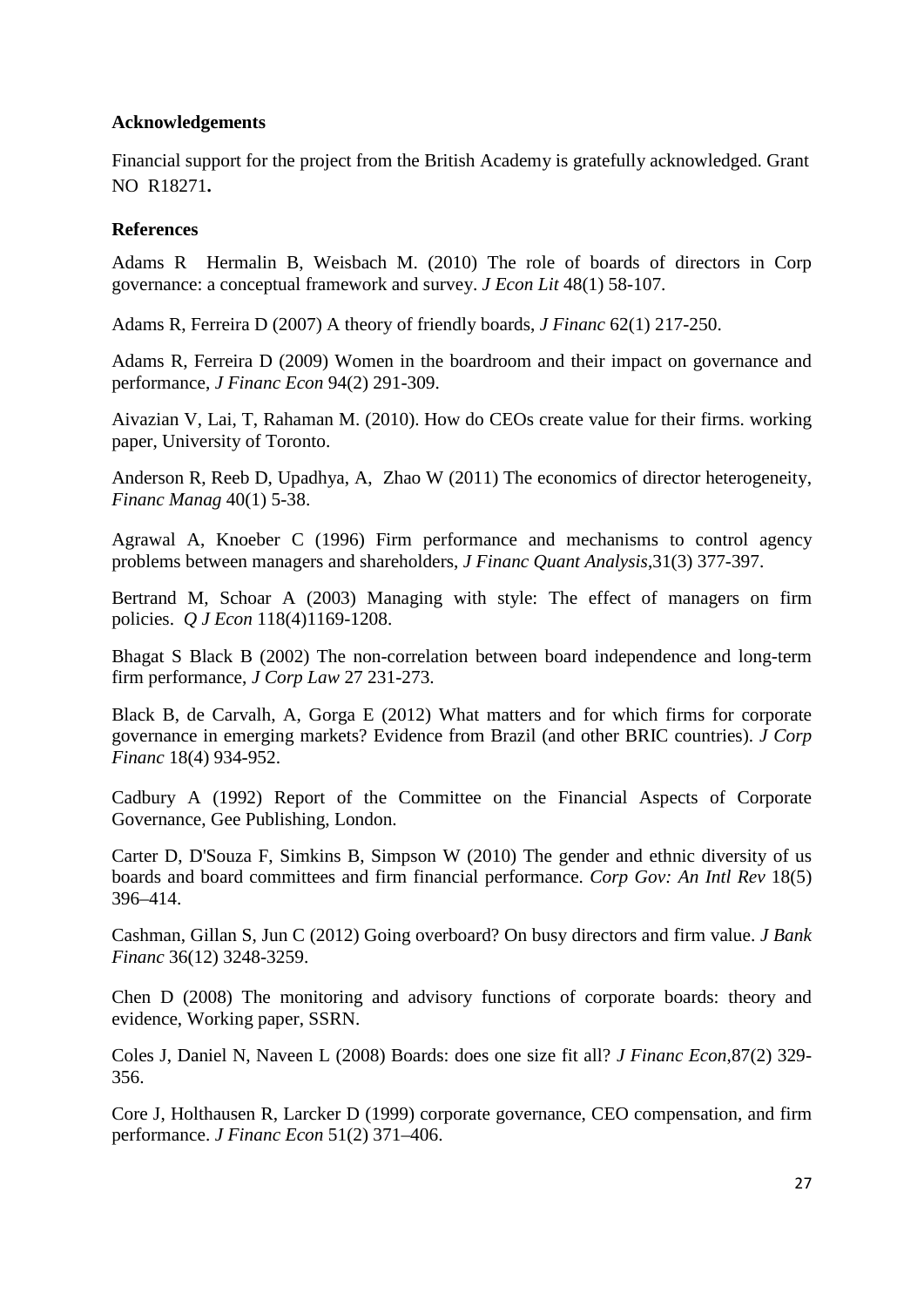Crespo-Cuaresma J, Gschwandtner A (2008). Tracing the dynamics of competition: evidence from company profits, *Econ Inquiry* 46(2) 208-213.

Custodio C, Metzger D (2013) How do CEOs matter? The effect of industry expertise on acquisition returns, *Rev Financ Stud* 26(8) 2008-2047.

Dahya J, Dimitrov O, McConnell J (2008) Dominant shareholders, corporate boards, and corporate value: a cross-country analysis. *J Financ Econ* 87(1), 73-100

DeFond M, Park C (1999) The effect of competition on CEO turnover. *J Acc Econ* 27(1) 35– 56.

Drakos A, Bekiris F (2010) Endogeneity and the relationship between board structure and firm performance: a simultaneous equation analysis for the Athens Stock Exchange, *Manag Decis Econ* 31(6) 387-401.

Faccio M, Lasfer A (2000) Do occupational pension funds monitor companies in which they hold large stakes? *J Corp Financ* 6(1) 71-110.

Fahlenbrach R, Low A, Stulz R M. (2010) Why do firms appoint CEOs as outside directors? *J Financ Econ* 97(1) 12-32.

Faleye O (2011) CEO directors, executive incentives, and corporate strategic initiatives. *J Financ Res* 34(2) 241-277.

Ferris S. P, Jagannathan M, Pritchard A (2003) Too busy to mind the Bus? Monitoring by directors with multiple board appointments. *J Financ* 58 1087–1111.

Fich E (2005) Are some outside directors better than others? Evidence form director appointments by Fortune 1000 firms, *J Bus* 78(5) 1943-1971.

Fich E, Shivdasani A (2006) Are busy boards effective monitors? J Financ 61(2) 689-724.

Field, L, Lowry M, Mkrtchyan A (2013) Are busy boards detrimental? *J Financ Econ*, 109 (1) 63-82.

Goddard J, Wilson, JOS (1999) The persistence of profit: a new empirical interpretation. *Int J Ind Organ*, 17 663-687.

Goergen M (2012) International Corporate Governance. Pearson, London.

Gregory-Smith I (2012) Chief executive pay and remuneration committee independence. *Oxf Bull Econ Stat* 74(4) 510-531.

Guest P (2008) The determinants of board size and composition: evidence from the UK, *J Corp Financ* 14(1) 51-72.

Hermalin B, Weisbach M (2003) Boards of directors as an endogenously determined institution, *FRBNY Econ Pol Rev* 9 7-26.

Higgs Report (2003) *Review of the Role and Effectiveness of Non-Executive Directors*, Department of Trade and Industry, London.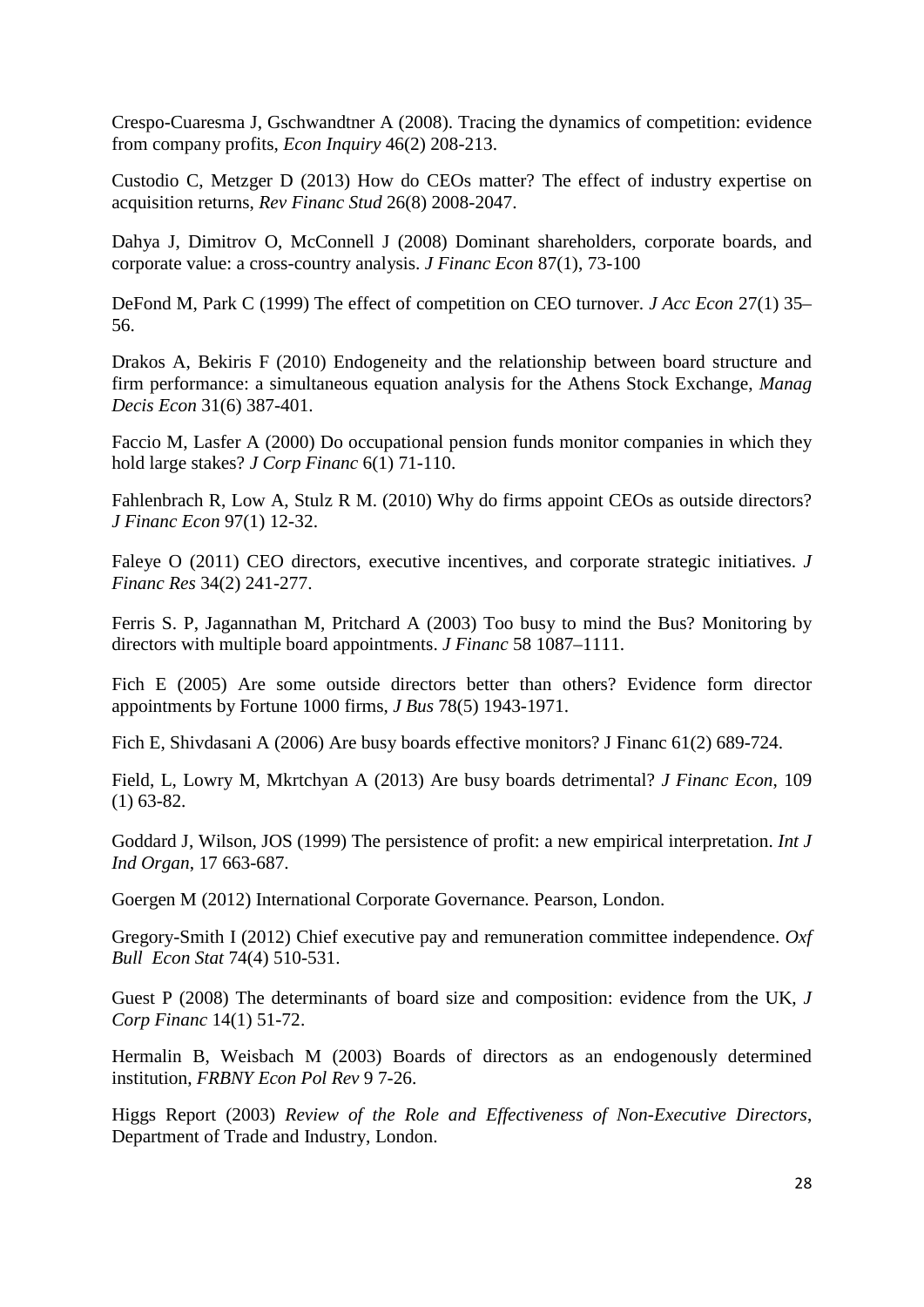Johnson S, Schnatterly K, Hill A D (2013) Board composition beyond independence: social capital, human capital, and demographics. *J Manag* 39(1) 232-262.

Kang S (2012) Experienced Independent Directors. University of Michigan - Stephen M. Ross School of Bus, mimeo.

Kaplan S, Reishus D (1990) Outside directorships and corporate performance, *J Financ Econ* 27(2) 389-410.

Knyazeva A, Knyazeva D, Masulis R (2012) The supply of corporate directors and board independence. *Rev Financ Stud* 26(6): 1561-1605.

Li H, Qian, Y (2011) Outside CEO directors on compensation committees: whose side are they on? *Rev Acc Financ* 10(2) 110-133.

Lublin JS (2012) Are executives overboarded? Wall Street J. February 29, 2012.

McKnight PJ, Weir C (2009) Agency costs, corporate governance mechanisms and ownership structure in large UK publicly quoted companies: a panel data analysis, *Q Rev Econ Financ* 49 139-158.

Mehran H, (1995) Executive Compensation Structure, Ownership, and Firm Performance, *J Financ Econ* 38(2) 163-84.

Mura R. (2007) Firm performance: do non-executive directors have minds of their own? Evidence from UK panel data, *Financ Manag* 36(3), 81-112.

Muravyev A (2003) Turnover of senior managers in Russian privatized firms, Comp *Econ Stud*, 52(2) 148-72.

Nordberg D (2011) Corporate Governance: Principles and Issues. Sage Puublications, London.

Parrino R (1997) CEO turnover and outside succession a cross-sectional analysis. *J Financ Econ* 46(2) 165–197.

Richardson S, Tuna A, Wysocki P (2003) Account for taste: board member preferences and Corp policy choices. Working paper Sloane School of Management, Massachssetts Institute of Technology

Shleifer A, Vishny R (1997) A survey of corporate governance. *J Financ* 52(2) 737-783.

Stiles P, (2013) Board Committees. In Wright M, Siegel D, Keasey K, Filatotchev I Oxford Handbook of Corporate Governance. Oxford University Press.

Spencer Stuart (2012 a) Board Index. Spencer Stuart, New York.

Spencer Stuart (2012 b) UK Board Index. Spencer Stuart, New York.

UK Corporate Governance Code (2010) Financial Reporting Council, London.

Vafeas N. (2003) Length of board tenure and outside director independence. *J Bus Financ Acc* 30(7-8) 1043–1064.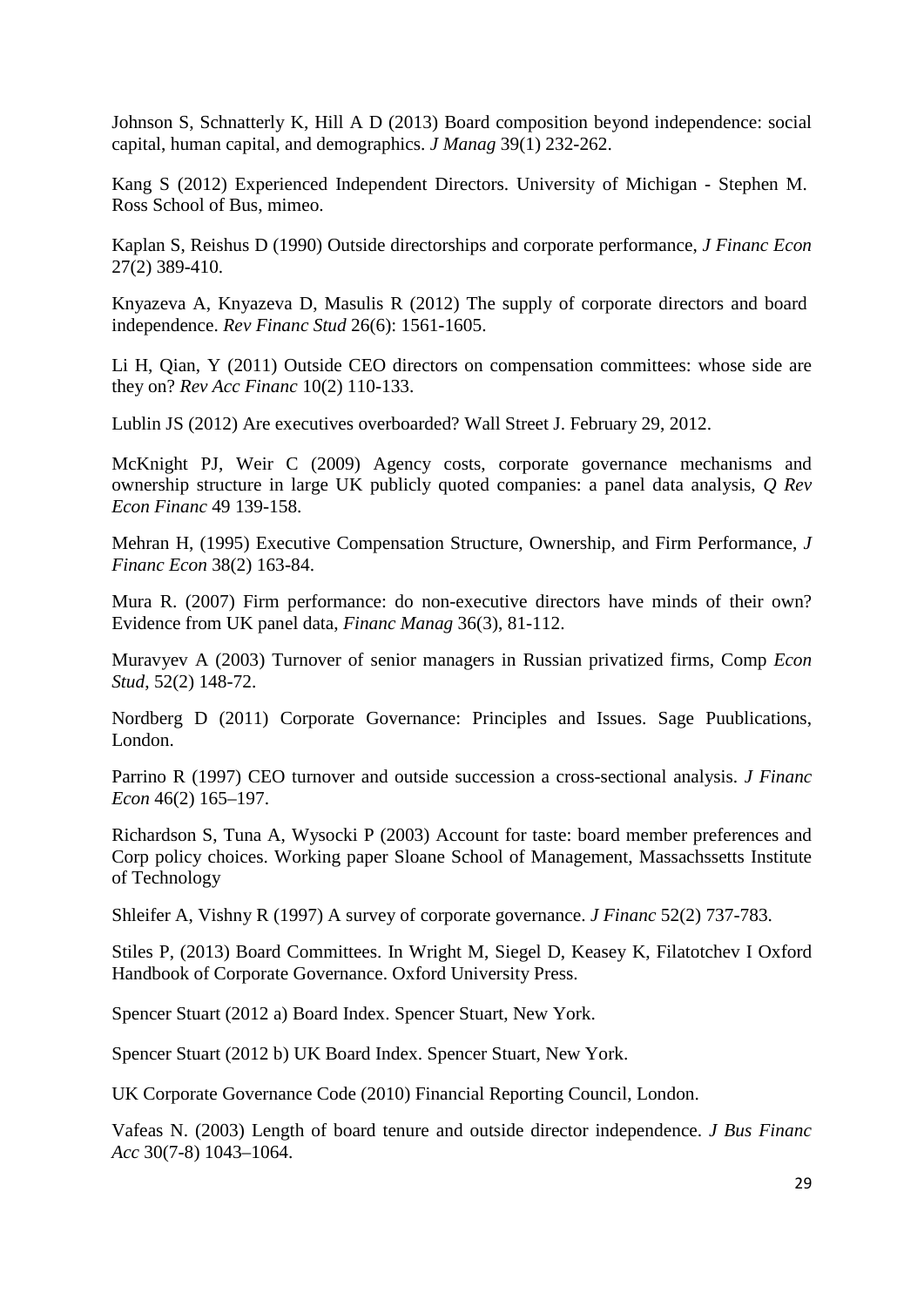Weir C, Laing D, McKnight PJ (2002) Internal and external governance mechanisms: their impact on the performance of large UK public companies, *J Bus Financ Acc* 29(5-6) 579- 611.

Weir C, Laing D (2003) Ownership structure, board composition and the market for corporate control in the UK: an empirical analysis, *App Econ* 35(16) 1747-1759.

Wintoki M, Linck J, Netter J (2012) Endogeneity and the dynamics of internal corporate governance. *J Financ Econ* 105(3) 581-606.

Yermack D (1996) Higher market valuation of companies with small board of directors, *J Financ Econ* 40 (2) 185-211.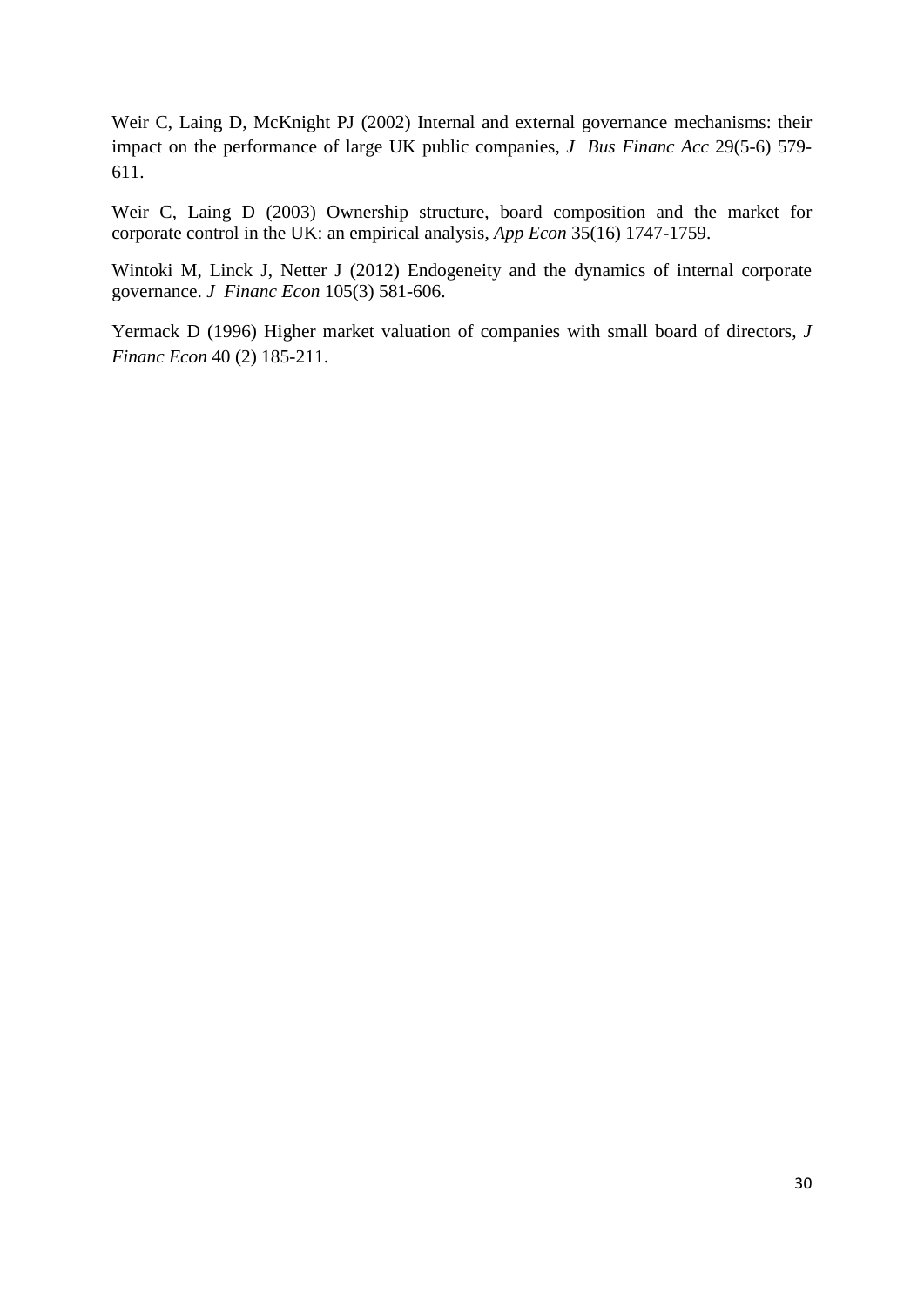| Variable                              | Mean | Sd   | Median | $\mathbf N$ |
|---------------------------------------|------|------|--------|-------------|
| <b>NXXD</b>                           | 0.20 | 0.40 | 0.00   | 3,997       |
| Share of NXXD directors               | 0.06 | 0.13 | 0.00   | 3,997       |
| Number of NXXD directors              | 0.24 | 0.51 | 0.00   | 3,997       |
| Leverage                              | 0.21 | 0.16 | 0.19   | 3,807       |
| <b>Size</b>                           | 6.51 | 2.05 | 6.42   | 3,985       |
| <b>Board Size</b>                     | 7.23 | 2.66 | 7.00   | 3,997       |
| Share NE                              | 0.52 | 0.14 | 0.50   | 3,997       |
| New NX                                | 0.50 | 0.50 | 0.00   | 3,997       |
| NX3                                   | 0.05 | 0.09 | 0.00   | 3,997       |
| <b>ROE</b>                            | 0.06 | 0.23 | 0.09   | 3,997       |
| <b>ROS</b>                            | 0.04 | 0.15 | 0.05   | 3,539       |
| Tobin's Q                             | 1.07 | 0.71 | 0.88   | 3,959       |
| <b>Relative ROE</b> of Exec Companies | 0.02 | 0.13 | 0.00   | 3,977       |
| <b>Relative ROS</b> of Exec Companies | 0.01 | 0.06 | 0.00   | 3,889       |
| Relative Tobin's Q of Exec Companies  | 0.22 | 0.56 | 0.00   | 3,977       |
| Audit                                 | 0.10 | 0.30 | 0.00   | 3,997       |

Table 1: Sample descriptive statistics.

Notes: *NXXD* is a dummy variable which has the value of 1 if a non-executive director is also an executive director in another company and 0 otherwise. *Share of NXXD directors* is the ratio of the number of nonexecutive directors on the board that are also executive directors in other firms to the total number of nonexecutive directors. *Number of NXXD directors* is the number of non-executive directors on the board who are executive directors in other companies. *Leverage* is the ratio of long term debt to total assets. *Size* is the natural log of the number of employees. *Board size* is the total number of directors on the board. *Share NE* is the percentage of non-executive directors on the board. *New NX* is a dummy variable which has the value 1 if there is a new non-executive director and 0 if not. *NX3* is a dummy variable which has the value 1 if at least one nonexecutive director serves on three boards and 0 otherwise. *ROE* is defined as profit before tax divided by book value of shareholders' equity. *ROS,* is defined as profit before tax divided by total turnover. *Tobin's Q* is the market value of the firm divided by the book value of its assets. *Relative ROE of Exec Companies* is the average profitability of the firms where non-executive directors are employed as executive directors. *Relative ROS of Exec Companies* is the average profitability of the firms where the non-executive directors are employed as executive directors. *Relative Tobin's Q of Exec Companies* is the average Q ratio of the firms where the nonexecutive directors are employed as executive directors. *Audit* is a dummy variable which takes the value of 1 if an NXXD sits in the audit committee and 0 otherwise.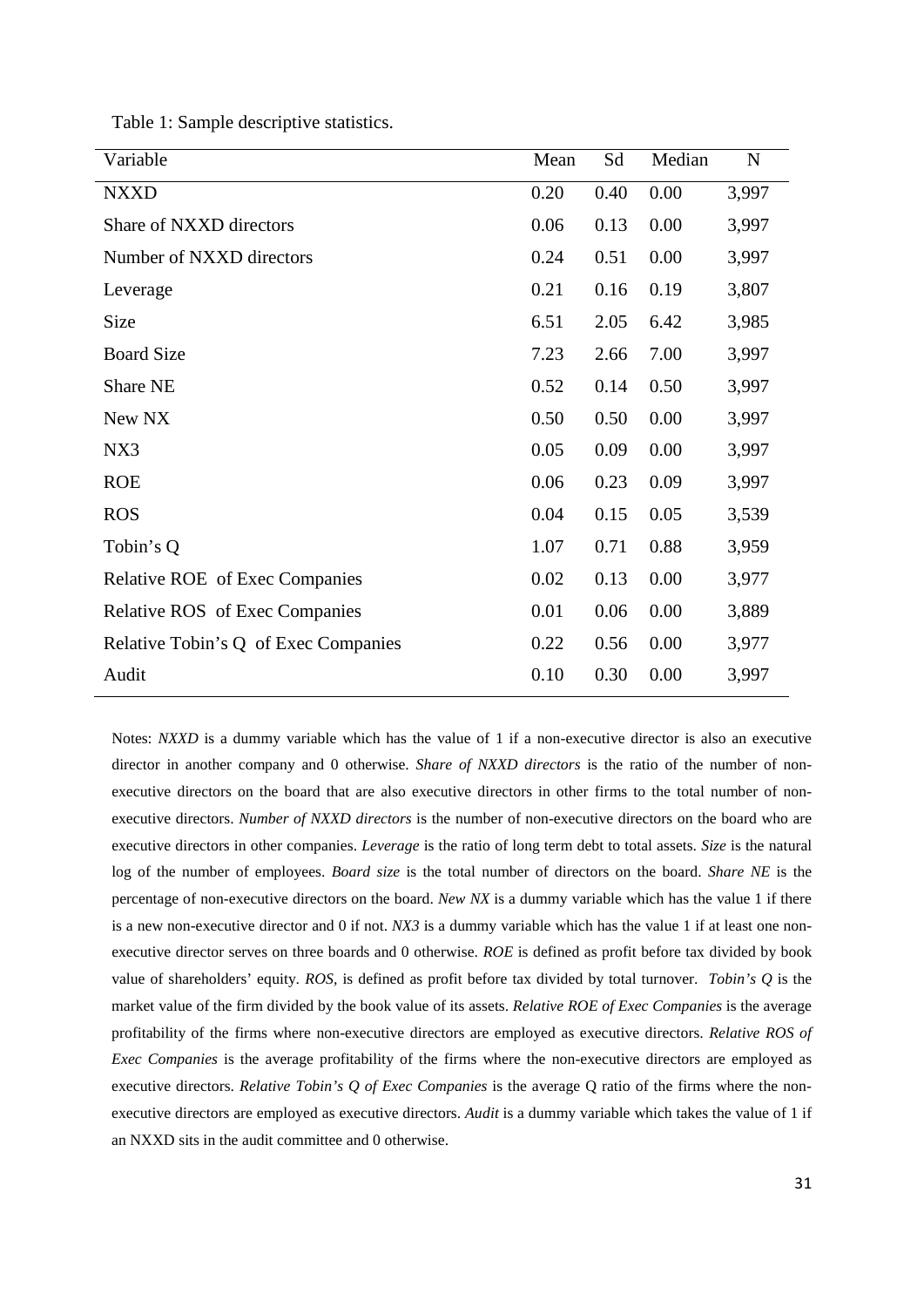|                   | No NXXDs |      | <b>Yes NXXDs</b> |      |      | Mean | Median     |                   |
|-------------------|----------|------|------------------|------|------|------|------------|-------------------|
| Variable          | Mean     | Sd   | N                | Mean | Sd   | N    | Diff       | Diff              |
| Leverage          | 0.20     | 0.16 | 3,028            | 0.24 | 0.16 | 779  | $-0.04***$ | $-0.05***$        |
| <b>Size</b>       | 6.29     | 1.99 | 3,181            | 7.38 | 2.05 | 804  | $-1.08***$ | $-1.05***$        |
| <b>Board Size</b> | 6.94     | 2.57 | 3.189            | 8.37 | 2.72 | 808  | $-1.42***$ | $-1.00***$        |
| <b>Share NE</b>   | 0.51     | 0.14 | 3,189            | 0.57 | 0.12 | 808  | $-0.06***$ | $-0.07***$        |
| New NX            | 0.48     | 0.50 | 3,189            | 0.58 | 0.49 | 808  | $-0.11***$ | 0.00 <sup>a</sup> |
| NX3               | 0.05     | 0.09 | 3,189            | 0.06 | 0.08 | 808  | $-0.00$    | 0.00 <sup>a</sup> |
| <b>ROE</b>        | 0.05     | 0.24 | 3.189            | 0.11 | 0.22 | 808  | $-0.06***$ | $-0.03***$        |
| <b>ROS</b>        | 0.03     | 0.16 | 2,818            | 0.06 | 0.13 | 721  | $-0.03***$ | $-0.01***$        |
| Tobin's Q         | 1.06     | 0.71 | 3,157            | 1.12 | 0.70 | 802  | $-0.06***$ | $-0.06***$        |

Table 2: Univariate analysis of key characteristics of companies with and without NXXDs.

Notes: Asterisks \*\*\* and \*\* denote statistical significance at the 1% and 5% levels, respectively. Mean Diff is a t-test for the difference between the means. Median Diff is the difference between the medians with significance levels based on the K-sample test. *Leverage* is the ratio of long term debt to total assets. *Size* is the natural log of the number of employees. *Board size* is the total number of directors on the board. *New NX* is a dummy variable which takes the value 1 if there is a new non-executive director in a given year and 0 otherwise. *NX3* is a dummy variable which has the value 1 if at least one non-executive director serves on three boards and 0 if not. *Share NE* is the percentage of non-executive directors on the board. *ROE* is defined as profit before tax divided by book value of shareholders' equity. *ROS* is defined as profit before tax divided by total turnover. *Tobin's Q* is the market value of the firm divided by the book value of its assets.

<sup>a</sup>The K-sample test is not performed for binary variables.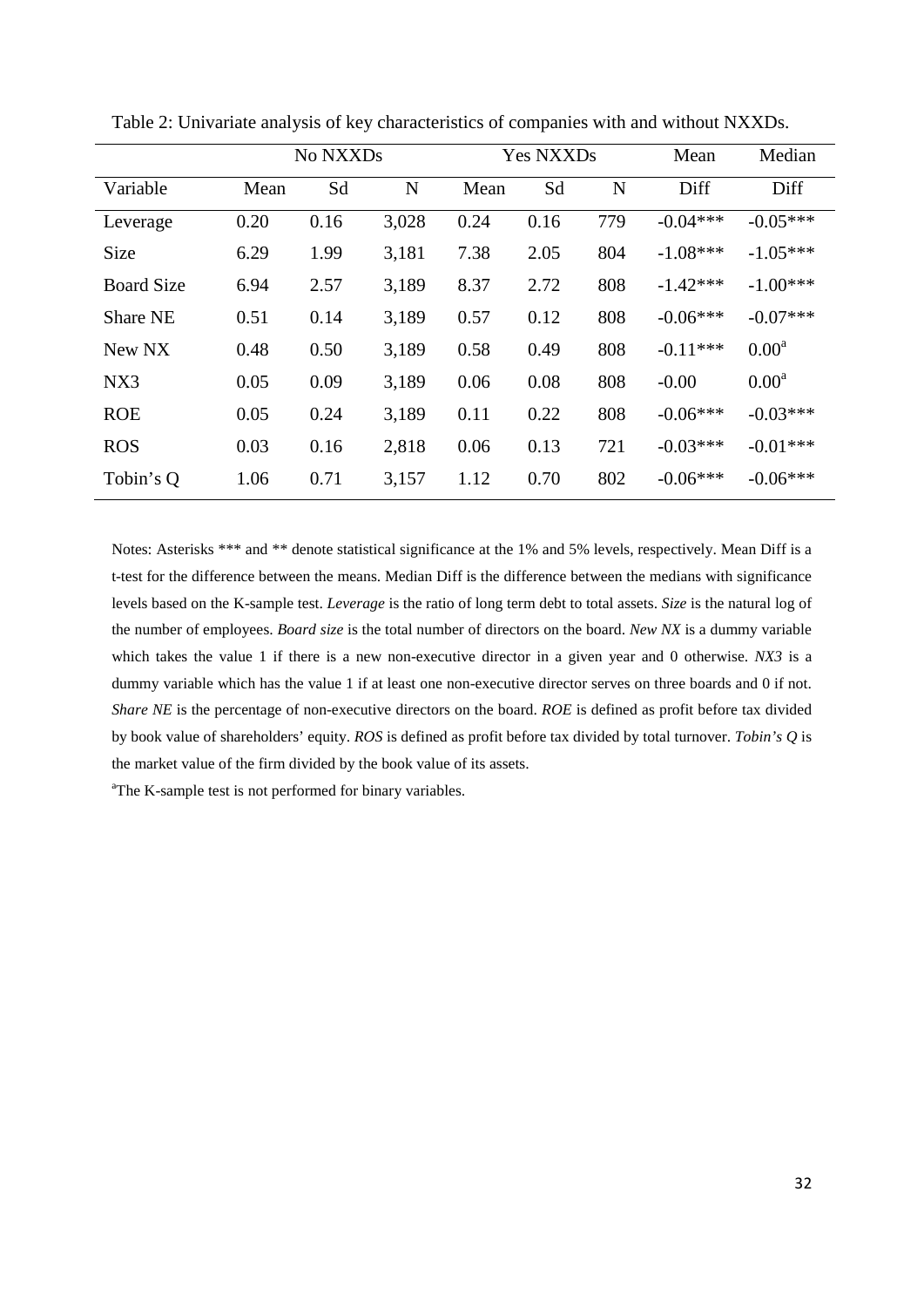|                   | Dependent Variables: |            |             |             |            |             |
|-------------------|----------------------|------------|-------------|-------------|------------|-------------|
|                   |                      |            |             |             |            |             |
|                   | <b>ROE</b>           | <b>ROS</b> | Tobin's Q   | <b>ROE</b>  | <b>ROS</b> | Tobin's Q   |
|                   | (1)                  | (2)        | (3)         | (4)         | (5)        | (6)         |
| <b>NXXD</b>       | $0.027**$            | $0.012*$   | $-0.002$    |             |            |             |
|                   | (0.012)              | (0.006)    | (0.029)     |             |            |             |
| Number of NXXDs   |                      |            |             | $0.016*$    | $0.010**$  | $-0.004$    |
|                   |                      |            |             | (0.009)     | (0.005)    | (0.022)     |
| <b>Board Size</b> | 0.004                | 0.002      | 0.006       | 0.004       | 0.002      | 0.006       |
|                   | (0.003)              | (0.002)    | (0.005)     | (0.003)     | (0.002)    | (0.005)     |
| Share NE          | $-0.058$             | $-0.009$   | $-0.062$    | $-0.057$    | $-0.009$   | $-0.061$    |
|                   | (0.059)              | (0.039)    | (0.105)     | (0.059)     | (0.039)    | (0.105)     |
| New NX            | 0.005                | 0.001      | 0.005       | 0.005       | 0.001      | 0.005       |
|                   | (0.008)              | (0.005)    | (0.016)     | (0.008)     | (0.005)    | (0.016)     |
| NX3               | 0.073                | 0.032      | 0.120       | 0.071       | 0.032      | 0.120       |
|                   | (0.059)              | (0.030)    | (0.142)     | (0.059)     | (0.030)    | (0.142)     |
| Leverage          | $-0.017$             | $-0.070**$ | $-0.235*$   | $-0.016$    | $-0.069**$ | $-0.234*$   |
|                   | (0.061)              | (0.035)    | (0.127)     | (0.061)     | (0.035)    | (0.127)     |
| Size              | $-0.032***$          | $-0.012$   | $-0.115***$ | $-0.032***$ | $-0.012$   | $-0.115***$ |
|                   | (0.012)              | (0.010)    | (0.025)     | (0.012)     | (0.010)    | (0.025)     |
| Lagged ROE        |                      |            | $-0.040$    |             |            | $-0.040$    |
|                   |                      |            | (0.054)     |             |            | (0.054)     |
| Firm-years        | 3,997                | 3,580      | 3,951       | 3,997       | 3,580      | 3,951       |
| Firms             | 1,224                | 1,092      | 1,220       | 1,224       | 1,092      | 1,220       |
| R <sub>2</sub>    | 0.06                 | 0.02       | 0.21        | 0.06        | 0.02       | 0.21        |

Table 3: Fixed effects regression results for the basic specification testing the overall effect of NXXDs on company performance.

Notes: Robust standard errors are in parentheses. A constant and time dummy variables are included in the regressions but not reported. Asterisks denote significance levels: \* significant at 10%, \*\* significant at 5%, \*\*\* significant at 1%. *ROE* is defined as profit before tax divided by book value of shareholders' equity. *ROS* is defined as profit before tax divided by total turnover. *Tobin's Q* is the market value of the firm divided by book value of its assets. *NXXD* is a dummy variable which has the value of 1 if a non-executive director is also an executive director in another company and 0 if not. *Number of NXXDs* is the number of non-executive directors on the board who are executive directors in other companies. *Board size* is the total number of directors on the board. *Share NE* is the percentage of non-executive directors on the board. *New NX* is a dummy variable which takes the value 1 if there is a new non-executive director in a given year and 0 if not. *NX3* is a dummy variable which has the value 1 if at least one non-executive director serves on three boards and 0 otherwise. *Leverage* is the ratio of long term debt to total assets. *Size* is the natural log of the number of employees.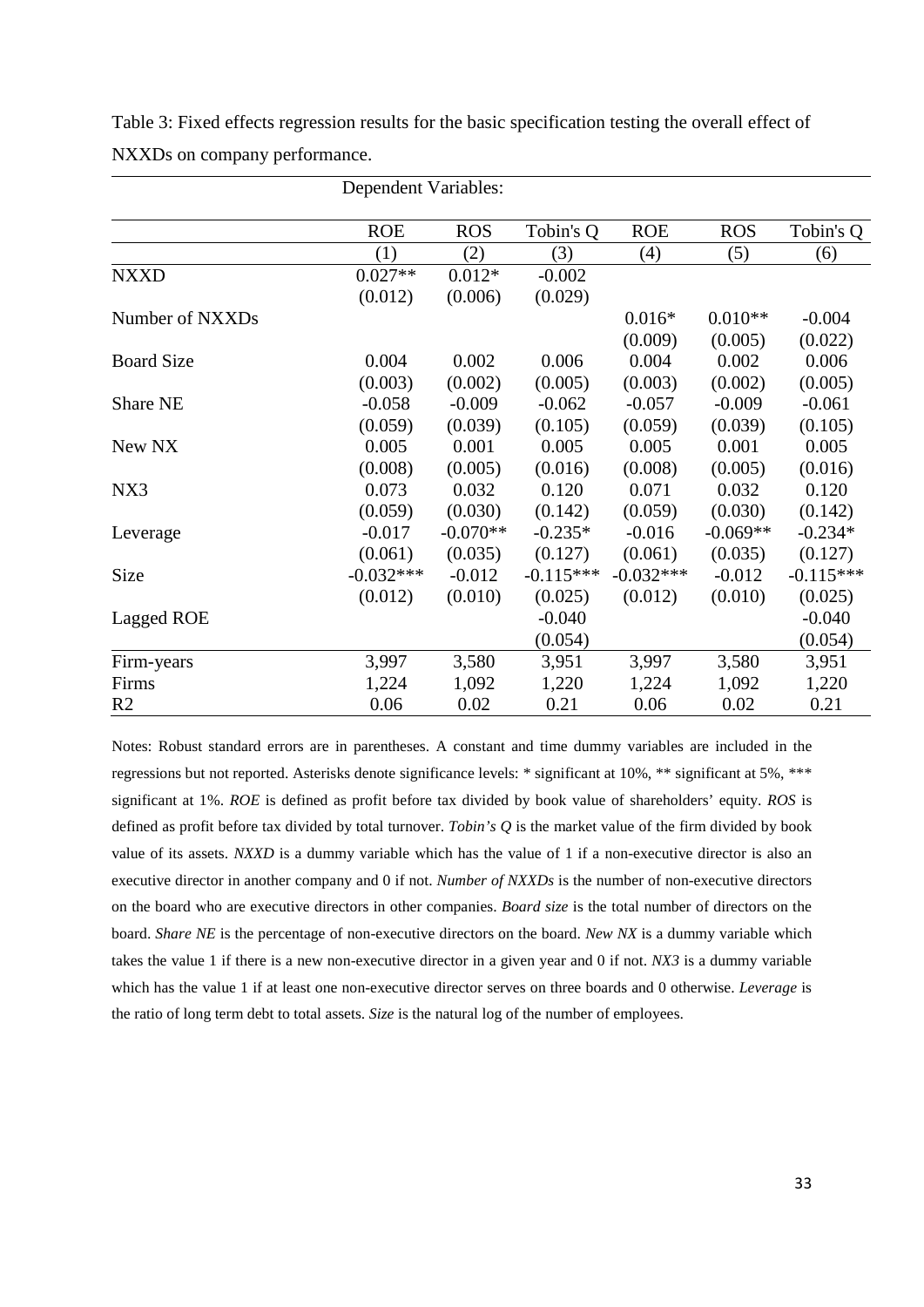|                    | Dependent Variable |            |          |            |            |          |            |            |          |
|--------------------|--------------------|------------|----------|------------|------------|----------|------------|------------|----------|
|                    | <b>ROE</b>         | <b>ROS</b> | Tobins Q | <b>ROE</b> | <b>ROS</b> | Tobins Q | <b>ROE</b> | <b>ROS</b> | Tobins Q |
|                    | (1)                | (2)        | (3)      | (4)        | (5)        | (6)      | (7)        | (8)        | (9)      |
| <b>NXXD</b>        | 0.020              | 0.004      | $-0.035$ |            |            |          |            |            |          |
|                    | (0.013)            | (0.008)    | (0.042)  |            |            |          |            |            |          |
| <b>NXXD X Diff</b> |                    |            |          | 0.022      | 0.000      | $-0.047$ | 0.022      | $-0.002$   | $-0.028$ |
|                    |                    |            |          | (0.015)    | (0.009)    | (0.043)  | (0.015)    | (0.009)    | (0.040)  |
| NXXD X Same        |                    |            |          | 0.012      | 0.020      | 0.027    | 0.011      | 0.021      | $-0.055$ |
|                    |                    |            |          | (0.021)    | (0.017)    | (0.068)  | (0.021)    | (0.016)    | (0.115)  |
| Rel Perf           | $0.050*$           | $0.107**$  | 0.023    | $0.050*$   | $0.112**$  | 0.022    |            |            |          |
|                    | (0.027)            | (0.047)    | (0.030)  | (0.027)    | (0.048)    | (0.030)  |            |            |          |
| Rel Perf X Diff    |                    |            |          |            |            |          | 0.064      | $-0.038$   | 0.092    |
|                    |                    |            |          |            |            |          | (0.080)    | (0.087)    | (0.099)  |
| Rel Perf X Same    |                    |            |          |            |            |          | 0.048      | $0.149**$  | 0.005    |
|                    |                    |            |          |            |            |          | (0.030)    | (0.062)    | (0.028)  |
| Firm-years         | 3,977              | 3,501      | 3,931    | 3,977      | 3,501      | 3,931    | 3,977      | 3,501      | 3,931    |
| Firms              | 1,224              | 1,075      | 1,220    | 1,224      | 1,075      | 1,220    | 1,224      | 1,075      | 1,220    |
| R <sub>2</sub>     | 0.06               | 0.03       | 0.21     | 0.06       | 0.03       | 0.21     | 0.06       | 0.03       | 0.21     |

Table 4: Fixed effects regression results: Specifications with relative performance and industry similarity.

Notes: Robust standard errors are in parentheses. A constant, time dummies, variables Board size, Share NE, New NX, NX3, Leverage and Size are included in all regressions but not reported. ROE is included in Tobin's Q regressions but not reported. Asterisks denote significance levels: \* significant at 10%, \*\* significant at 5%, \*\*\* significant at 1%. *ROE* is defined as profit before tax divided by book value of shareholders' equity. *ROS* is defined as profit before tax divided by total turnover. *Tobin's Q* is the market value of the firm divided by the book value of its assets. *NXXD X Diff* is a dummy variable that equals 1 if a firm has at least one NXXD who works in a different industry and 0 otherwise. *NXXD X Same* is a dummy variable which takes the value of 1 if at least one of the firm's non-executive directors has an executive position in the same industry and 0 otherwise. *Rel Perf* is the average relative performance of the companies in which the non-executive directors act as executive directors.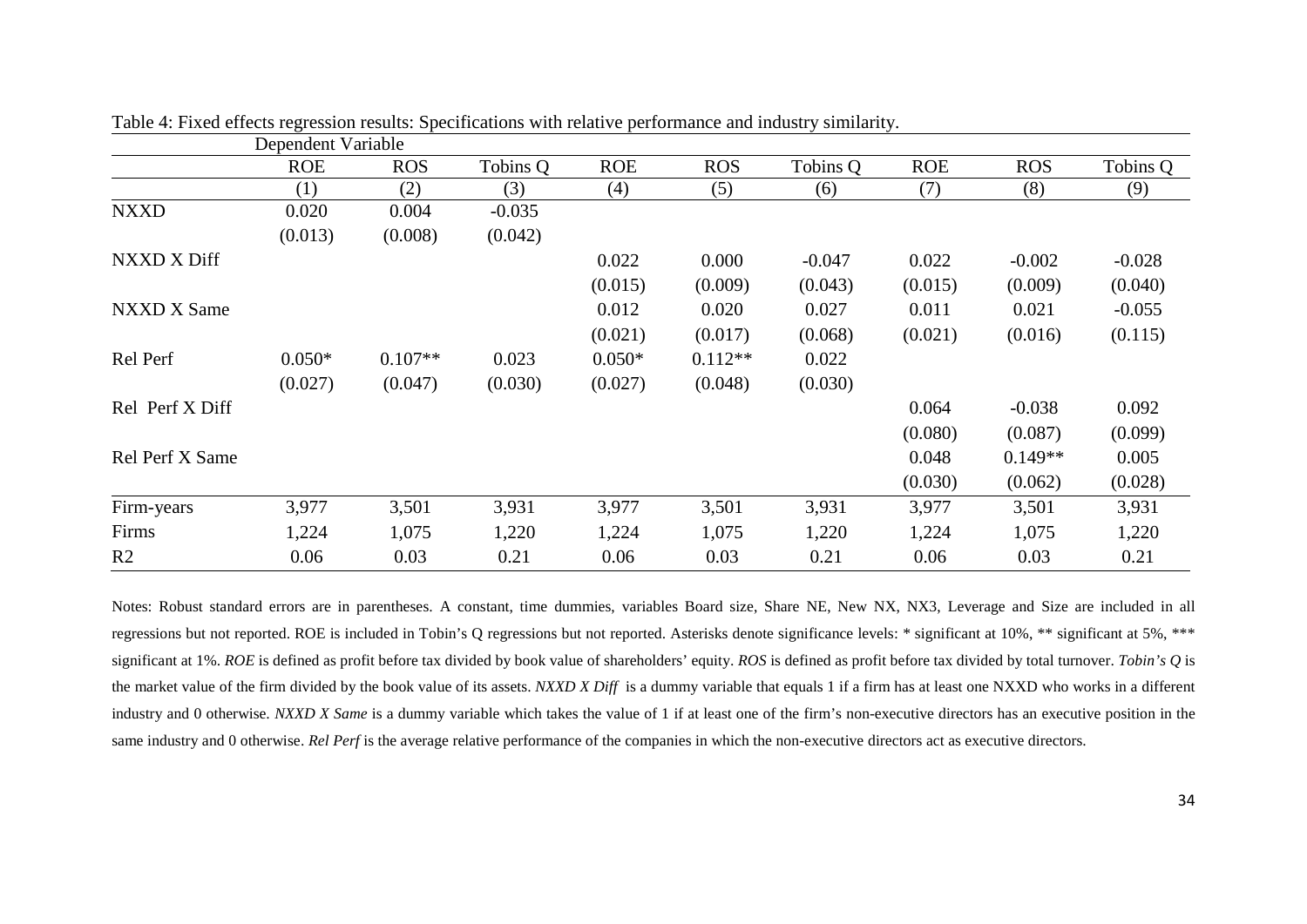| Dependent Variable  |            |            |           |            |            |           |  |
|---------------------|------------|------------|-----------|------------|------------|-----------|--|
|                     | <b>ROE</b> | <b>ROS</b> | Tobins Q  | <b>ROE</b> | <b>ROS</b> | Tobins Q  |  |
|                     | (1)        | (2)        | (3)       | (4)        | (5)        | (6)       |  |
| <b>NXXD</b>         | 0.022      | 0.004      | $-0.070$  |            |            |           |  |
|                     | (0.014)    | (0.009)    | (0.043)   |            |            |           |  |
| <b>NXXD Diff</b>    |            |            |           | $0.027*$   | 0.003      | $-0.073*$ |  |
|                     |            |            |           | (0.016)    | (0.009)    | (0.044)   |  |
| <b>NXXD</b> Same    |            |            |           | 0.002      | 0.007      | $-0.041$  |  |
|                     |            |            |           | (0.022)    | (0.016)    | (0.070)   |  |
| Rel Perf            | $0.051*$   | $0.107**$  | 0.022     | $0.050*$   | $0.114**$  | 0.022     |  |
|                     | (0.027)    | (0.047)    | (0.029)   | (0.028)    | (0.048)    | (0.029)   |  |
| Audit               | $-0.005$   | 0.001      | $0.081**$ |            |            |           |  |
|                     | (0.017)    | (0.009)    | (0.037)   |            |            |           |  |
| Audit X Diff        |            |            |           | $-0.011$   | $-0.006$   | 0.065     |  |
|                     |            |            |           | (0.019)    | (0.010)    | (0.041)   |  |
| <b>Audit X Same</b> |            |            |           | 0.025      | 0.032      | $0.144**$ |  |
|                     |            |            |           | (0.031)    | (0.023)    | (0.057)   |  |
| Firm-years          | 3,977      | 3,501      | 3,931     | 3,977      | 3,501      | 3,931     |  |
| Firms               | 1,224      | 1,075      | 1,220     | 1,224      | 1,075      | 1,220     |  |
| R <sub>2</sub>      | 0.06       | 0.03       | 0.21      | 0.06       | 0.03       | 0.21      |  |

Table 5: Fixed effects regression results: Specifications with relative performance, industry similarity and audit committee membership.

Notes: Robust standard errors are in parentheses. A constant, time dummies, variables Board size, Share NE, New NX, NX3, Leverage and Size are included in all regressions but not reported. ROE is included in Tobin's Q regressions but not reported. Asterisks denote significance levels: \* significant at 10%, \*\* significant at 5%, \*\*\* significant at 1%. *ROE* is defined as profit before tax divided by book value of shareholders' equity. *ROS* is defined as profit before tax divided by total turnover. *Tobin's Q* is the market value of the firm divided by the book value of its assets. *NXXD X Diff* is a dummy variable that equals 1 if a firm has at least one NXXD who works in a different industry and 0 otherwise. *NXXD Same* is 1 if the NXXD director is also an executive director in a company in the same industry and 0 otherwise*. Rel Perf* is the average relative performance of the companies in which the non-executive directors act as executive directors. *Audit* is a dummy variable which takes the value of 1 if there is an NXXD in the audit committee and 0 if not.